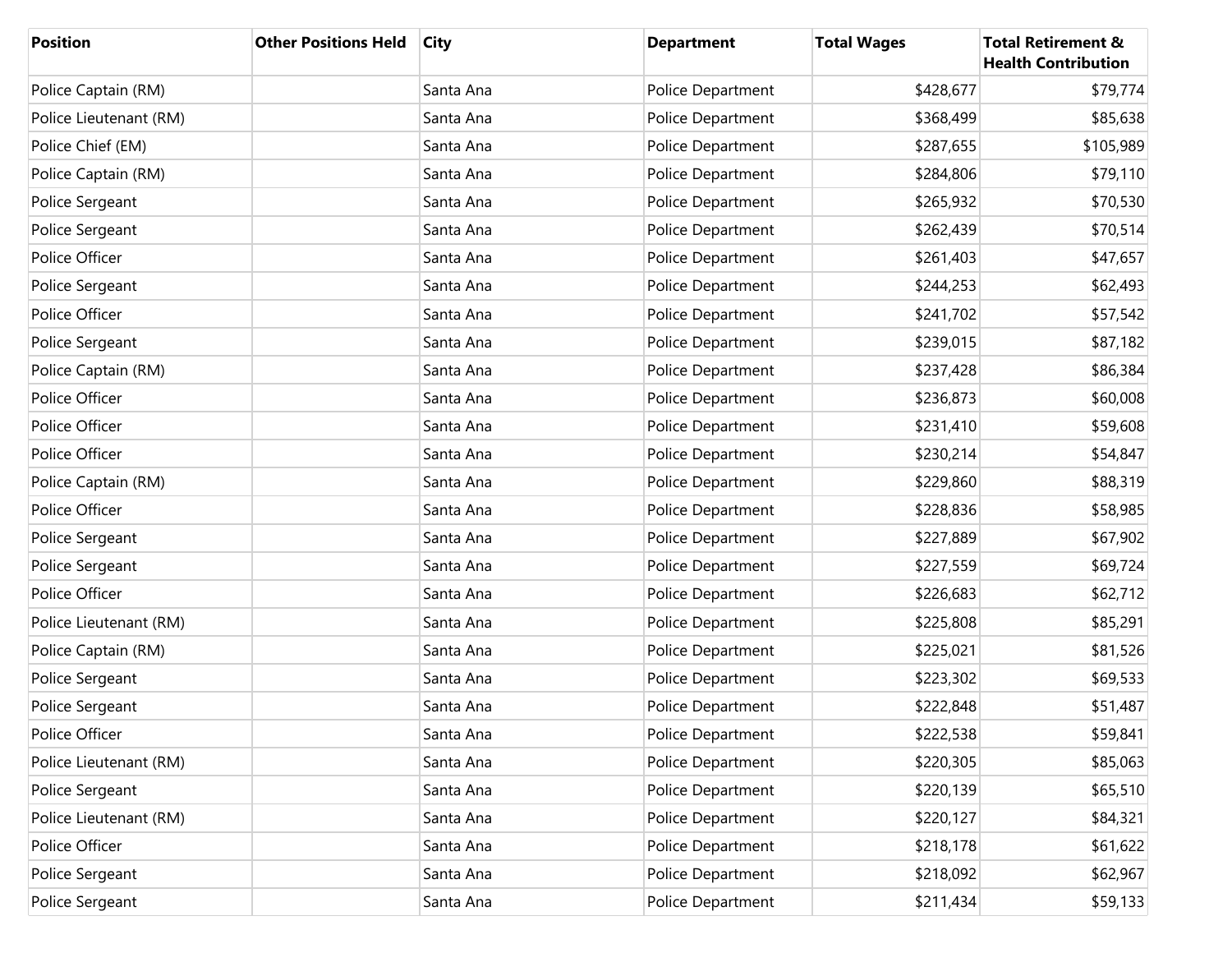| Police Lieutenant (RM)  | Santa Ana | Police Department | \$211,300 | \$69,805 |
|-------------------------|-----------|-------------------|-----------|----------|
| Police Officer          | Santa Ana | Police Department | \$210,509 | \$52,795 |
| Police Officer          | Santa Ana | Police Department | \$210,063 | \$61,609 |
| Jail Administrator (RM) | Santa Ana | Police Department | \$209,746 | \$78,594 |
| Police Officer          | Santa Ana | Police Department | \$209,360 | \$59,171 |
| Police Sergeant         | Santa Ana | Police Department | \$208,965 | \$68,744 |
| Police Lieutenant (RM)  | Santa Ana | Police Department | \$207,654 | \$82,962 |
| Police Officer          | Santa Ana | Police Department | \$205,988 | \$61,045 |
| Police Lieutenant (RM)  | Santa Ana | Police Department | \$203,791 | \$82,050 |
| Police Lieutenant (RM)  | Santa Ana | Police Department | \$203,715 | \$59,835 |
| Police Officer          | Santa Ana | Police Department | \$203,406 | \$60,803 |
| Police Officer          | Santa Ana | Police Department | \$202,890 | \$58,890 |
| Police Officer          | Santa Ana | Police Department | \$202,589 | \$61,384 |
| Police Sergeant         | Santa Ana | Police Department | \$202,391 | \$66,081 |
| Police Officer          | Santa Ana | Police Department | \$202,242 | \$58,362 |
| Police Officer          | Santa Ana | Police Department | \$201,096 | \$60,962 |
| Police Officer          | Santa Ana | Police Department | \$200,706 | \$59,187 |
| Police Sergeant         | Santa Ana | Police Department | \$200,633 | \$68,876 |
| Police Lieutenant (RM)  | Santa Ana | Police Department | \$199,786 | \$80,235 |
| Police Officer          | Santa Ana | Police Department | \$199,615 | \$58,629 |
| Police Officer          | Santa Ana | Police Department | \$199,426 | \$59,435 |
| Police Officer          | Santa Ana | Police Department | \$198,088 | \$58,843 |
| Police Lieutenant (RM)  | Santa Ana | Police Department | \$197,975 | \$68,020 |
| Police Officer          | Santa Ana | Police Department | \$197,504 | \$59,762 |
| Police Lieutenant (RM)  | Santa Ana | Police Department | \$197,092 | \$84,215 |
| Police Sergeant         | Santa Ana | Police Department | \$196,473 | \$68,622 |
| Police Sergeant         | Santa Ana | Police Department | \$196,167 | \$62,443 |
| Police Officer          | Santa Ana | Police Department | \$194,286 | \$58,380 |
| Police Officer          | Santa Ana | Police Department | \$193,488 | \$58,547 |
| Police Sergeant         | Santa Ana | Police Department | \$193,440 | \$66,144 |
| Police Officer          | Santa Ana | Police Department | \$193,020 | \$59,187 |
| Police Lieutenant (RM)  | Santa Ana | Police Department | \$191,988 | \$71,467 |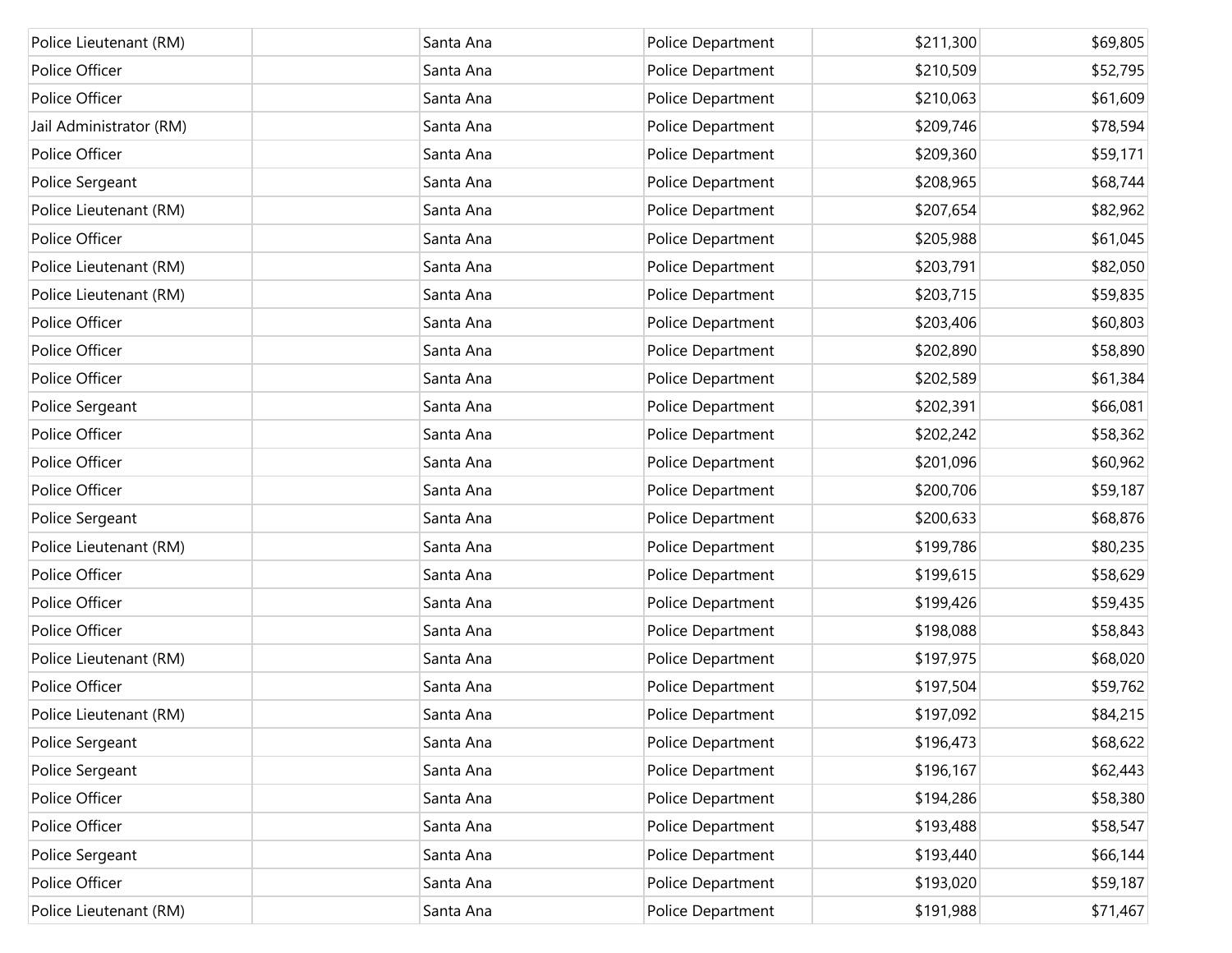| Police Officer              | Santa Ana | Police Department | \$190,827 | \$60,815 |
|-----------------------------|-----------|-------------------|-----------|----------|
| Police Sergeant             | Santa Ana | Police Department | \$190,202 | \$69,514 |
| Police Sergeant             | Santa Ana | Police Department | \$190,073 | \$67,732 |
| Police Sergeant             | Santa Ana | Police Department | \$189,757 | \$71,085 |
| Police Officer              | Santa Ana | Police Department | \$189,700 | \$59,994 |
| Police Officer              | Santa Ana | Police Department | \$189,627 | \$59,994 |
| Police Sergeant             | Santa Ana | Police Department | \$189,526 | \$69,412 |
| Police Officer              | Santa Ana | Police Department | \$187,968 | \$58,731 |
| Police Sergeant             | Santa Ana | Police Department | \$186,996 | \$68,554 |
| Police Officer              | Santa Ana | Police Department | \$186,847 | \$59,872 |
| Police Officer              | Santa Ana | Police Department | \$186,593 | \$58,945 |
| Police Sergeant             | Santa Ana | Police Department | \$186,577 | \$62,140 |
| Police Officer              | Santa Ana | Police Department | \$186,064 | \$59,200 |
| Police Lieutenant (RM)      | Santa Ana | Police Department | \$185,660 | \$75,972 |
| Police Sergeant             | Santa Ana | Police Department | \$185,451 | \$61,124 |
| Police Officer              | Santa Ana | Police Department | \$184,531 | \$55,818 |
| Police Systems Manager (RM) | Santa Ana | Police Department | \$184,238 | \$72,860 |
| Police Officer              | Santa Ana | Police Department | \$184,202 | \$60,962 |
| Police Lieutenant (RM)      | Santa Ana | Police Department | \$183,309 | \$68,529 |
| Police Officer              | Santa Ana | Police Department | \$183,052 | \$59,964 |
| Police Sergeant             | Santa Ana | Police Department | \$183,048 | \$66,325 |
| Police Sergeant             | Santa Ana | Police Department | \$182,590 | \$67,971 |
| Police Officer              | Santa Ana | Police Department | \$182,157 | \$56,656 |
| Police Sergeant             | Santa Ana | Police Department | \$182,051 | \$67,133 |
| Police Officer              | Santa Ana | Police Department | \$181,502 | \$60,802 |
| Police Officer              | Santa Ana | Police Department | \$180,791 | \$59,258 |
| Police Officer              | Santa Ana | Police Department | \$180,396 | \$52,549 |
| Police Sergeant             | Santa Ana | Police Department | \$179,636 | \$68,885 |
| Police Officer              | Santa Ana | Police Department | \$179,127 | \$58,187 |
| Police Officer              | Santa Ana | Police Department | \$179,015 | \$60,357 |
| Correctional Officer        | Santa Ana | Police Department | \$178,577 | \$45,488 |
| Police Officer              | Santa Ana | Police Department | \$178,481 | \$61,278 |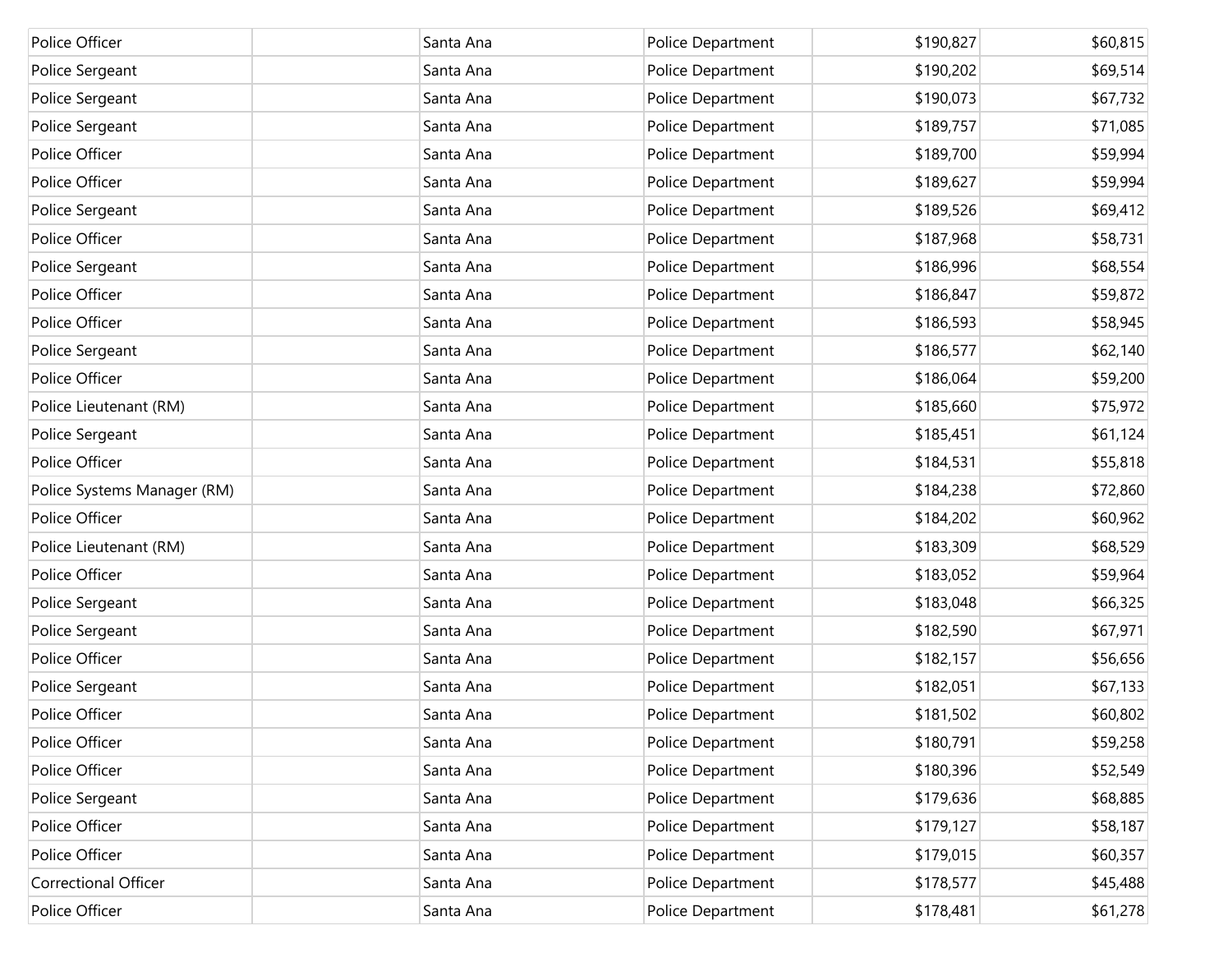| Police Officer                        | Santa Ana | Police Department | \$178,233 | \$58,618 |
|---------------------------------------|-----------|-------------------|-----------|----------|
| Police Officer                        | Santa Ana | Police Department | \$177,608 | \$59,180 |
| Police Sergeant                       | Santa Ana | Police Department | \$177,255 | \$68,951 |
| Police Officer                        | Santa Ana | Police Department | \$176,884 | \$58,349 |
| Police Officer                        | Santa Ana | Police Department | \$176,087 | \$55,624 |
| Police Officer                        | Santa Ana | Police Department | \$175,857 | \$56,626 |
| Police Sergeant                       | Santa Ana | Police Department | \$175,421 | \$65,918 |
| Police Officer                        | Santa Ana | Police Department | \$175,402 | \$57,885 |
| Police Officer                        | Santa Ana | Police Department | \$175,282 | \$60,161 |
| Police Officer                        | Santa Ana | Police Department | \$175,253 | \$60,343 |
| Police Officer                        | Santa Ana | Police Department | \$175,253 | \$60,815 |
| Police Officer                        | Santa Ana | Police Department | \$174,095 | \$60,059 |
| Police Sergeant                       | Santa Ana | Police Department | \$174,080 | \$69,519 |
| Police Officer                        | Santa Ana | Police Department | \$173,786 | \$57,392 |
| Police Officer                        | Santa Ana | Police Department | \$173,632 | \$59,187 |
| Police Officer                        | Santa Ana | Police Department | \$173,624 | \$60,859 |
| Police Sergeant                       | Santa Ana | Police Department | \$173,244 | \$67,995 |
| Police Sergeant                       | Santa Ana | Police Department | \$172,949 | \$65,797 |
| Police Sergeant                       | Santa Ana | Police Department | \$172,534 | \$69,375 |
| Police Sergeant                       | Santa Ana | Police Department | \$170,770 | \$63,038 |
| Police Officer                        | Santa Ana | Police Department | \$170,574 | \$58,772 |
| Police Administrative Manager<br>(RM) | Santa Ana | Police Department | \$170,091 | \$72,399 |
| Crime Research Analyst                | Santa Ana | Police Department | \$169,082 | \$52,109 |
| Police Sergeant                       | Santa Ana | Police Department | \$169,029 | \$65,692 |
| Police Sergeant                       | Santa Ana | Police Department | \$168,301 | \$62,392 |
| Police Officer                        | Santa Ana | Police Department | \$167,840 | \$57,185 |
| Police Officer                        | Santa Ana | Police Department | \$167,668 | \$59,078 |
| Police Officer                        | Santa Ana | Police Department | \$167,524 | \$60,244 |
| Police Officer                        | Santa Ana | Police Department | \$166,709 | \$59,809 |
| Police Officer                        | Santa Ana | Police Department | \$166,492 | \$58,745 |
| <b>Correctional Officer</b>           | Santa Ana | Police Department | \$166,159 | \$44,809 |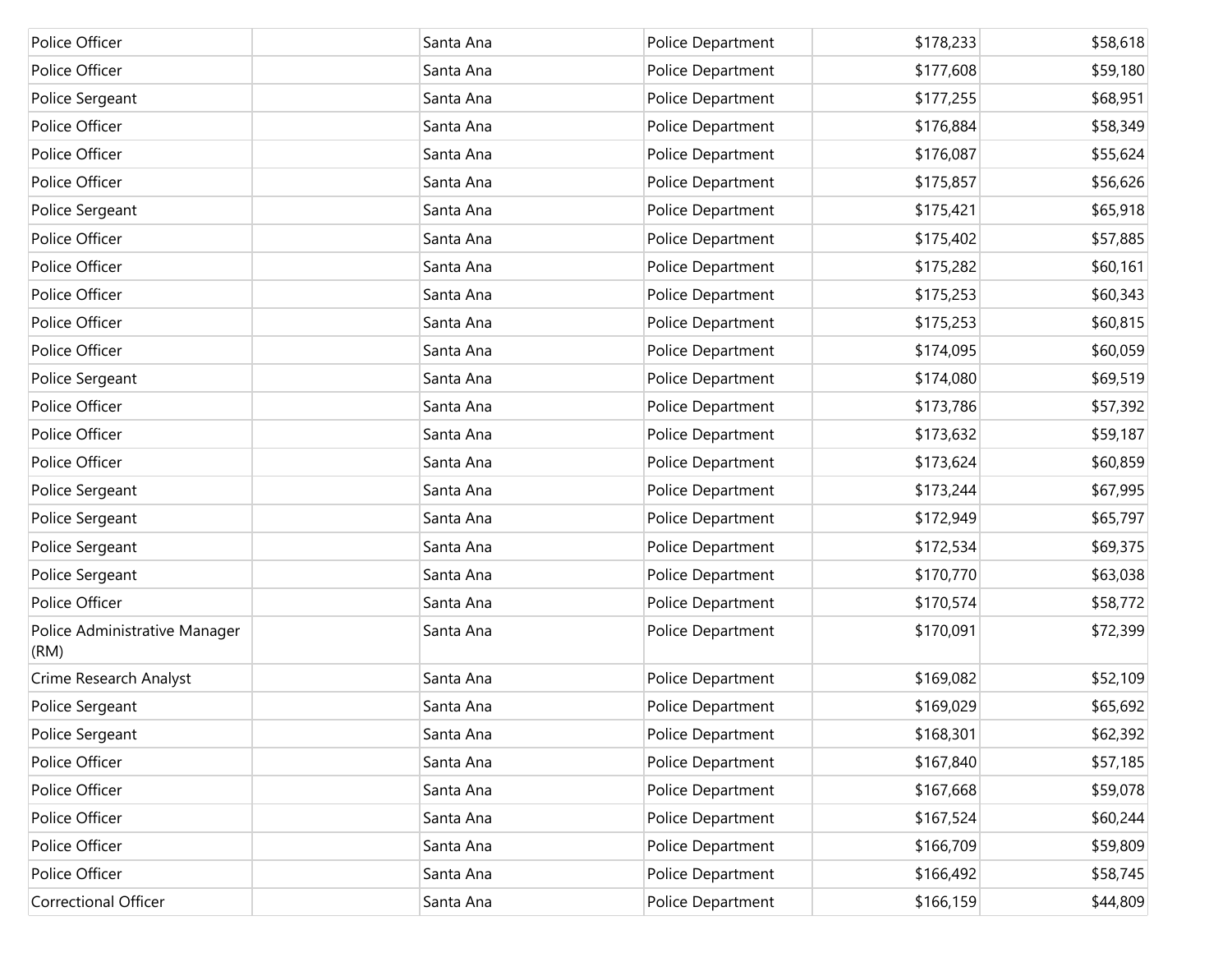| Police Officer                 | Santa Ana | Police Department | \$165,822 | \$60,815 |
|--------------------------------|-----------|-------------------|-----------|----------|
| Police Sergeant                | Santa Ana | Police Department | \$165,562 | \$66,312 |
| Police Officer                 | Santa Ana | Police Department | \$165,093 | \$60,239 |
| Police Officer                 | Santa Ana | Police Department | \$165,006 | \$53,938 |
| Police Officer                 | Santa Ana | Police Department | \$164,722 | \$60,846 |
| Police Sergeant                | Santa Ana | Police Department | \$163,513 | \$62,693 |
| Police Officer                 | Santa Ana | Police Department | \$162,618 | \$58,052 |
| Police Officer                 | Santa Ana | Police Department | \$161,920 | \$56,699 |
| Police Officer                 | Santa Ana | Police Department | \$160,967 | \$60,815 |
| Police Officer                 | Santa Ana | Police Department | \$160,951 | \$50,091 |
| Police Officer                 | Santa Ana | Police Department | \$160,897 | \$57,921 |
| Police Officer                 | Santa Ana | Police Department | \$160,801 | \$57,671 |
| Police Officer                 | Santa Ana | Police Department | \$159,836 | \$59,535 |
| Police Officer                 | Santa Ana | Police Department | \$159,030 | \$57,799 |
| Police Officer                 | Santa Ana | Police Department | \$158,714 | \$56,991 |
| Police Sergeant                | Santa Ana | Police Department | \$158,650 | \$63,017 |
| Police Sergeant                | Santa Ana | Police Department | \$158,539 | \$64,246 |
| Police Officer                 | Santa Ana | Police Department | \$158,312 | \$59,246 |
| <b>Correctional Supervisor</b> | Santa Ana | Police Department | \$158,277 | \$47,571 |
| Police Officer                 | Santa Ana | Police Department | \$158,206 | \$54,465 |
| Police Officer                 | Santa Ana | Police Department | \$157,892 | \$56,516 |
| Police Officer                 | Santa Ana | Police Department | \$157,450 | \$60,038 |
| Police Officer                 | Santa Ana | Police Department | \$156,897 | \$59,977 |
| Police Sergeant                | Santa Ana | Police Department | \$156,873 | \$60,379 |
| Police Officer                 | Santa Ana | Police Department | \$156,867 | \$57,543 |
| Police Officer                 | Santa Ana | Police Department | \$156,787 | \$59,303 |
| Police Officer                 | Santa Ana | Police Department | \$156,703 | \$59,886 |
| Police Officer                 | Santa Ana | Police Department | \$156,514 | \$58,428 |
| Police Officer                 | Santa Ana | Police Department | \$156,454 | \$46,928 |
| Police Officer                 | Santa Ana | Police Department | \$156,145 | \$59,695 |
| Police Sergeant                | Santa Ana | Police Department | \$156,092 | \$67,888 |
| Police Officer                 | Santa Ana | Police Department | \$156,034 | \$57,913 |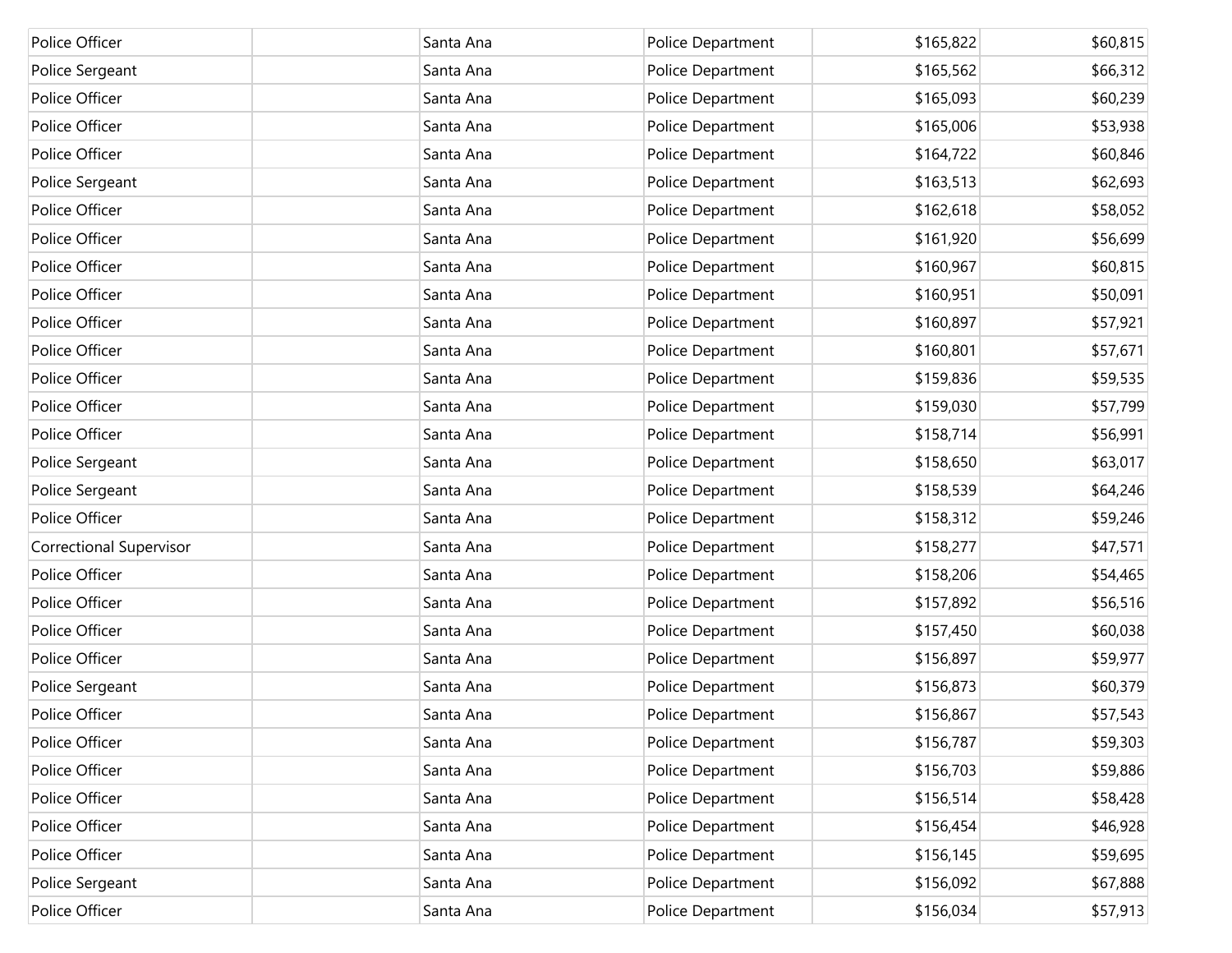| Police Officer                               | Santa Ana | Police Department | \$155,680 | \$53,188 |
|----------------------------------------------|-----------|-------------------|-----------|----------|
| Police Sergeant                              | Santa Ana | Police Department | \$155,630 | \$59,582 |
| Police Officer                               | Santa Ana | Police Department | \$155,541 | \$56,747 |
| Police Sergeant                              | Santa Ana | Police Department | \$155,523 | \$63,226 |
| Police Officer                               | Santa Ana | Police Department | \$155,294 | \$58,124 |
| Police Officer                               | Santa Ana | Police Department | \$154,894 | \$57,257 |
| Police Officer                               | Santa Ana | Police Department | \$154,873 | \$57,921 |
| Police Officer                               | Santa Ana | Police Department | \$154,784 | \$59,187 |
| Police Officer                               | Santa Ana | Police Department | \$154,345 | \$58,330 |
| Police Officer                               | Santa Ana | Police Department | \$154,090 | \$57,287 |
| Police Officer                               | Santa Ana | Police Department | \$154,065 | \$60,348 |
| Police Officer                               | Santa Ana | Police Department | \$153,948 | \$58,679 |
| Police Officer                               | Santa Ana | Police Department | \$153,657 | \$57,688 |
| Police Officer                               | Santa Ana | Police Department | \$153,613 | \$60,110 |
| Police Sergeant                              | Santa Ana | Police Department | \$153,392 | \$44,911 |
| Police Sergeant                              | Santa Ana | Police Department | \$153,153 | \$57,722 |
| Police Officer                               | Santa Ana | Police Department | \$153,147 | \$56,489 |
| Police Officer                               | Santa Ana | Police Department | \$152,620 | \$56,868 |
| Police Officer                               | Santa Ana | Police Department | \$152,099 | \$59,885 |
| Police Officer                               | Santa Ana | Police Department | \$152,054 | \$59,200 |
| Police Officer                               | Santa Ana | Police Department | \$152,001 | \$59,827 |
| Police Officer                               | Santa Ana | Police Department | \$151,841 | \$57,651 |
| Police Officer                               | Santa Ana | Police Department | \$151,797 | \$60,234 |
| Police Officer                               | Santa Ana | Police Department | \$151,687 | \$57,278 |
| Police Officer                               | Santa Ana | Police Department | \$151,526 | \$59,156 |
| Police Officer                               | Santa Ana | Police Department | \$151,120 | \$47,107 |
| Police Officer                               | Santa Ana | Police Department | \$150,437 | \$54,784 |
| <b>Police Communications</b><br>Manager (RM) | Santa Ana | Police Department | \$150,401 | \$62,390 |
| Police Lieutenant (RM)                       | Santa Ana | Police Department | \$150,011 | \$16,732 |
| Police Officer                               | Santa Ana | Police Department | \$149,879 | \$39,416 |
| Police Officer                               | Santa Ana | Police Department | \$149,534 | \$39,302 |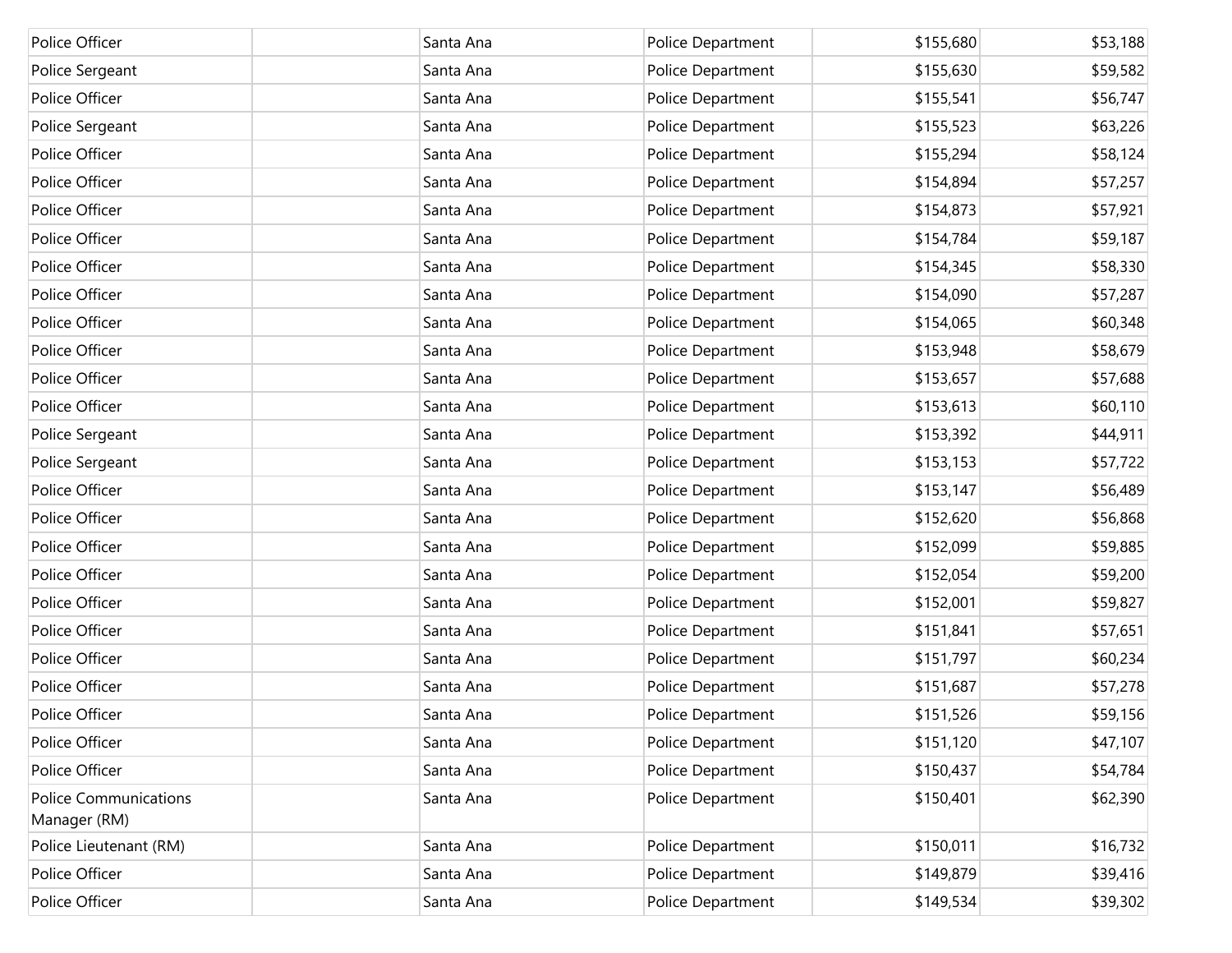| Police Officer              | Santa Ana | Police Department | \$149,493 | \$50,026 |
|-----------------------------|-----------|-------------------|-----------|----------|
| Police Officer              | Santa Ana | Police Department | \$149,298 | \$59,575 |
| Police Officer              | Santa Ana | Police Department | \$148,899 | \$58,695 |
| Police Officer              | Santa Ana | Police Department | \$148,446 | \$53,581 |
| Police Officer              | Santa Ana | Police Department | \$148,069 | \$55,079 |
| Police Officer              | Santa Ana | Police Department | \$148,064 | \$58,727 |
| Police Officer              | Santa Ana | Police Department | \$147,672 | \$58,226 |
| Police Officer              | Santa Ana | Police Department | \$146,891 | \$54,390 |
| Police Officer              | Santa Ana | Police Department | \$146,355 | \$58,073 |
| Police Officer              | Santa Ana | Police Department | \$146,174 | \$38,988 |
| Police Officer              | Santa Ana | Police Department | \$145,671 | \$57,082 |
| Police Officer              | Santa Ana | Police Department | \$145,628 | \$53,207 |
| Police Officer              | Santa Ana | Police Department | \$145,045 | \$54,817 |
| Police Officer              | Santa Ana | Police Department | \$144,925 | \$58,221 |
| Police Officer              | Santa Ana | Police Department | \$144,213 | \$34,018 |
| Police Officer              | Santa Ana | Police Department | \$144,054 | \$39,332 |
| <b>Correctional Officer</b> | Santa Ana | Police Department | \$144,029 | \$44,723 |
| Police Officer              | Santa Ana | Police Department | \$143,681 | \$59,535 |
| Police Officer              | Santa Ana | Police Department | \$143,628 | \$58,147 |
| Police Officer              | Santa Ana | Police Department | \$143,601 | \$38,483 |
| Police Officer              | Santa Ana | Police Department | \$143,225 | \$59,200 |
| Police Officer              | Santa Ana | Police Department | \$142,720 | \$52,698 |
| Police Officer              | Santa Ana | Police Department | \$142,088 | \$55,222 |
| Police Sergeant             | Santa Ana | Police Department | \$141,806 | \$3,193  |
| Police Officer              | Santa Ana | Police Department | \$140,965 | \$55,664 |
| Police Officer              | Santa Ana | Police Department | \$140,560 | \$58,719 |
| Police Officer              | Santa Ana | Police Department | \$140,524 | \$54,383 |
| Police Officer              | Santa Ana | Police Department | \$140,123 | \$37,579 |
| Police Officer              | Santa Ana | Police Department | \$139,172 | \$58,653 |
| Police Officer              | Santa Ana | Police Department | \$138,593 | \$59,154 |
| Police Officer              | Santa Ana | Police Department | \$138,567 | \$55,849 |
| Police Officer              | Santa Ana | Police Department | \$137,924 | \$55,349 |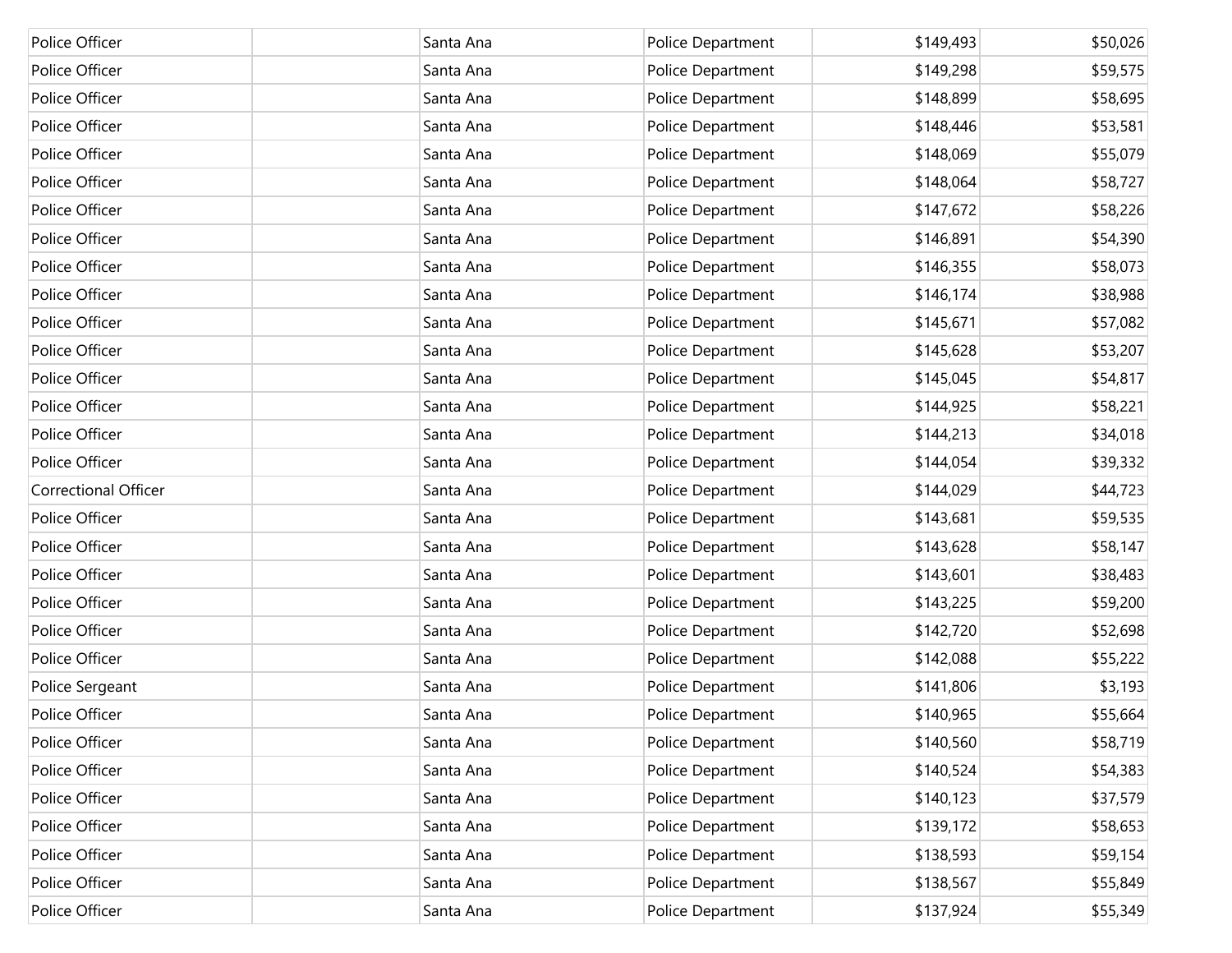| Police Officer                        | Santa Ana | Police Department | \$136,970 | \$53,171 |
|---------------------------------------|-----------|-------------------|-----------|----------|
| Police Administrative Manager<br>(RM) | Santa Ana | Police Department | \$136,623 | \$63,114 |
| Forensic Services Supervisor          | Santa Ana | Police Department | \$136,169 | \$58,526 |
| Police Officer                        | Santa Ana | Police Department | \$136,017 | \$57,890 |
| Police Officer                        | Santa Ana | Police Department | \$135,432 | \$51,724 |
| Police Officer                        | Santa Ana | Police Department | \$135,209 | \$37,278 |
| <b>Correctional Supervisor</b>        | Santa Ana | Police Department | \$135,075 | \$53,916 |
| Police Officer                        | Santa Ana | Police Department | \$134,839 | \$52,605 |
| Police Officer                        | Santa Ana | Police Department | \$134,724 | \$37,894 |
| Police Officer                        | Santa Ana | Police Department | \$134,367 | \$56,275 |
| Police Officer                        | Santa Ana | Police Department | \$134,228 | \$53,000 |
| <b>Correctional Officer</b>           | Santa Ana | Police Department | \$133,273 | \$47,189 |
| Police Officer                        | Santa Ana | Police Department | \$132,538 | \$50,382 |
| Police Officer                        | Santa Ana | Police Department | \$132,069 | \$54,203 |
| Police Officer                        | Santa Ana | Police Department | \$131,218 | \$55,962 |
| Police Officer                        | Santa Ana | Police Department | \$130,992 | \$51,065 |
| Police Officer                        | Santa Ana | Police Department | \$130,887 | \$40,998 |
| <b>Correctional Supervisor</b>        | Santa Ana | Police Department | \$130,859 | \$52,222 |
| Police Officer                        | Santa Ana | Police Department | \$130,671 | \$10,704 |
| <b>Correctional Supervisor</b>        | Santa Ana | Police Department | \$130,494 | \$54,219 |
| Correctional Officer                  | Santa Ana | Police Department | \$130,492 | \$43,562 |
| Police Officer                        | Santa Ana | Police Department | \$130,471 | \$41,905 |
| Forensic Specialist I                 | Santa Ana | Police Department | \$129,902 | \$47,605 |
| Police Officer                        | Santa Ana | Police Department | \$129,438 | \$38,987 |
| Forensic Specialist I                 | Santa Ana | Police Department | \$129,237 | \$46,380 |
| Police Officer                        | Santa Ana | Police Department | \$129,185 | \$61,510 |
| Police Officer                        | Santa Ana | Police Department | \$129,168 | \$37,642 |
| Police Officer                        | Santa Ana | Police Department | \$128,791 | \$37,851 |
| Forensic Specialist I                 | Santa Ana | Police Department | \$128,761 | \$48,282 |
| <b>Correctional Officer</b>           | Santa Ana | Police Department | \$128,218 | \$43,146 |
| Correctional Officer                  | Santa Ana | Police Department | \$127,912 | \$44,811 |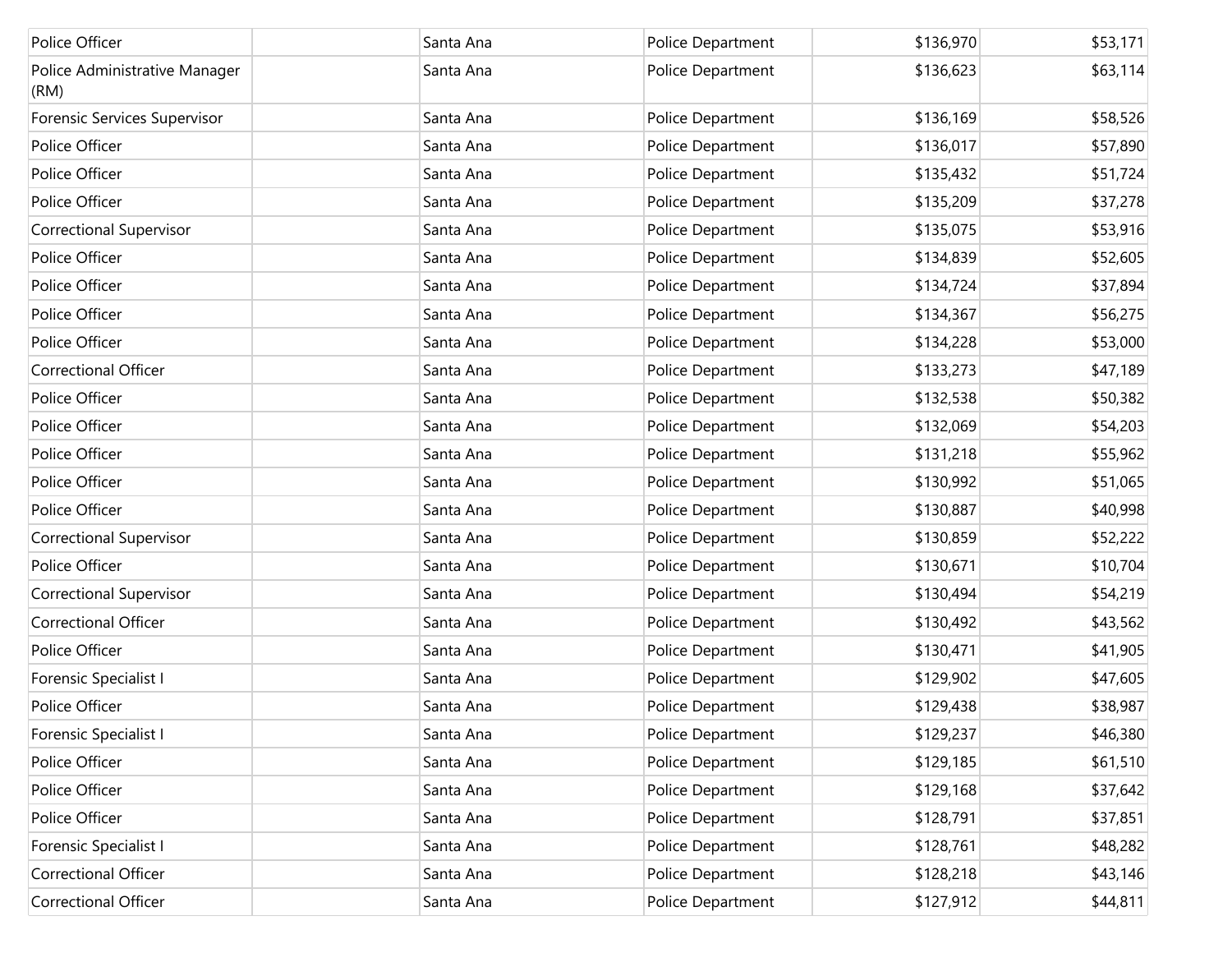| Police Officer                             | Santa Ana | Police Department | \$127,825 | \$53,386 |
|--------------------------------------------|-----------|-------------------|-----------|----------|
| Police Officer                             | Santa Ana | Police Department | \$127,751 | \$54,287 |
| <b>Correctional Officer</b>                | Santa Ana | Police Department | \$127,176 | \$44,448 |
| Police Officer                             | Santa Ana | Police Department | \$127,077 | \$54,351 |
| <b>Correctional Supervisor</b>             | Santa Ana | Police Department | \$126,591 | \$50,822 |
| Police Evidence and Supply<br>Specialist   | Santa Ana | Police Department | \$126,522 | \$41,350 |
| Police Officer                             | Santa Ana | Police Department | \$126,377 | \$37,582 |
| Police Officer                             | Santa Ana | Police Department | \$126,157 | \$43,939 |
| Police Officer                             | Santa Ana | Police Department | \$126,053 | \$40,941 |
| Police Officer                             | Santa Ana | Police Department | \$125,787 | \$39,227 |
| Crime Research Analyst                     | Santa Ana | Police Department | \$125,557 | \$51,272 |
| Police Officer                             | Santa Ana | Police Department | \$125,511 | \$37,804 |
| Police Officer                             | Santa Ana | Police Department | \$125,509 | \$52,720 |
| Police Officer                             | Santa Ana | Police Department | \$125,290 | \$50,165 |
| Correctional Manager (AM)                  | Santa Ana | Police Department | \$125,024 | \$57,461 |
| Police Officer                             | Santa Ana | Police Department | \$124,765 | \$38,827 |
| Forensic Specialist I                      | Santa Ana | Police Department | \$124,191 | \$49,442 |
| Police Officer                             | Santa Ana | Police Department | \$123,967 | \$51,897 |
| Police Officer                             | Santa Ana | Police Department | \$123,711 | \$43,152 |
| Police Officer                             | Santa Ana | Police Department | \$123,465 | \$53,660 |
| <b>Correctional Supervisor</b>             | Santa Ana | Police Department | \$123,405 | \$48,654 |
| Police Officer                             | Santa Ana | Police Department | \$123,107 | \$37,804 |
| Police Officer                             | Santa Ana | Police Department | \$123,103 | \$39,138 |
| Police Systems Support Analyst             | Santa Ana | Police Department | \$123,058 | \$46,703 |
| Police Officer                             | Santa Ana | Police Department | \$122,922 | \$51,242 |
| <b>Correctional Supervisor</b>             | Santa Ana | Police Department | \$122,607 | \$51,036 |
| Police Officer                             | Santa Ana | Police Department | \$122,539 | \$39,945 |
| Police Officer                             | Santa Ana | Police Department | \$122,200 | \$52,769 |
| Correctional Officer                       | Santa Ana | Police Department | \$122,130 | \$45,784 |
| <b>Police Communications</b><br>Supervisor | Santa Ana | Police Department | \$121,922 | \$53,187 |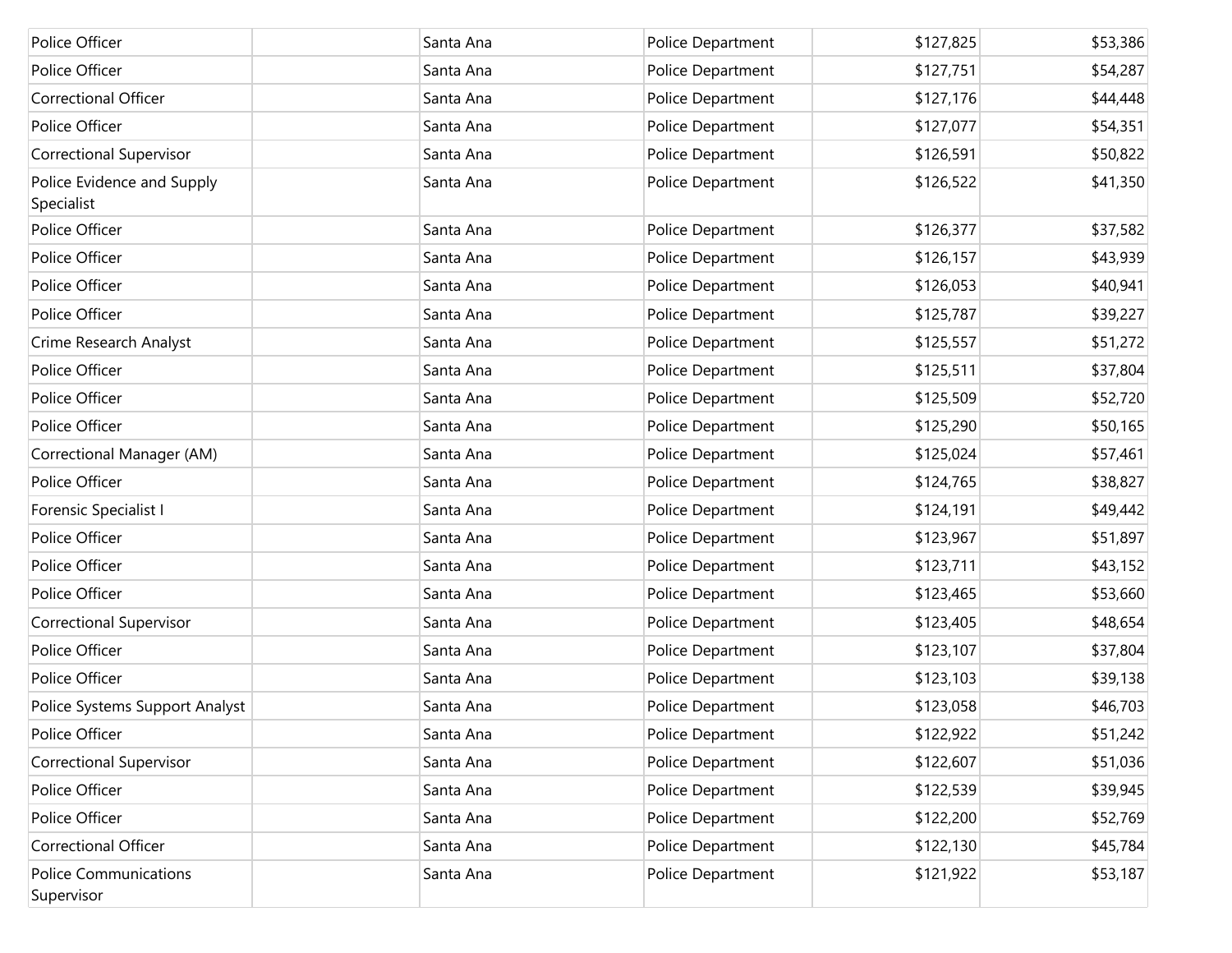| <b>Correctional Officer</b>                | Santa Ana | Police Department | \$121,713 | \$45,359 |
|--------------------------------------------|-----------|-------------------|-----------|----------|
| <b>Correctional Officer</b>                | Santa Ana | Police Department | \$121,361 | \$43,559 |
| Police Officer                             | Santa Ana | Police Department | \$121,025 | \$38,125 |
| Police Services Dispatcher                 | Santa Ana | Police Department | \$120,943 | \$47,229 |
| <b>Correctional Officer</b>                | Santa Ana | Police Department | \$120,441 | \$43,259 |
| Forensic Specialist I                      | Santa Ana | Police Department | \$119,618 | \$47,019 |
| Forensic Specialist II                     | Santa Ana | Police Department | \$119,488 | \$51,284 |
| Forensic Specialist I                      | Santa Ana | Police Department | \$119,359 | \$46,322 |
| Police Photo/Video Specialist              | Santa Ana | Police Department | \$118,820 | \$32,281 |
| Police Officer                             | Santa Ana | Police Department | \$117,976 | \$36,822 |
| <b>Correctional Officer</b>                | Santa Ana | Police Department | \$117,953 | \$43,159 |
| Police Services Dispatcher                 | Santa Ana | Police Department | \$117,734 | \$45,445 |
| <b>Emergency Operations</b><br>Coordinator | Santa Ana | Police Department | \$117,412 | \$51,734 |
| <b>Correctional Officer</b>                | Santa Ana | Police Department | \$117,246 | \$43,284 |
| <b>Correctional Officer</b>                | Santa Ana | Police Department | \$116,696 | \$44,523 |
| Police Officer                             | Santa Ana | Police Department | \$116,587 | \$49,038 |
| Police Officer                             | Santa Ana | Police Department | \$116,121 | \$50,378 |
| <b>Correctional Officer</b>                | Santa Ana | Police Department | \$116,055 | \$45,628 |
| Police Officer                             | Santa Ana | Police Department | \$116,019 | \$37,270 |
| Police Records Supervisor                  | Santa Ana | Police Department | \$115,990 | \$33,720 |
| Correctional Supervisor                    | Santa Ana | Police Department | \$115,737 | \$49,641 |
| <b>Correctional Supervisor</b>             | Santa Ana | Police Department | \$115,706 | \$50,093 |
| Police Services Dispatcher                 | Santa Ana | Police Department | \$115,555 | \$45,043 |
| Police Officer                             | Santa Ana | Police Department | \$115,309 | \$38,250 |
| Police Officer                             | Santa Ana | Police Department | \$115,241 | \$39,118 |
| <b>Police Communications</b><br>Supervisor | Santa Ana | Police Department | \$114,992 | \$47,448 |
| Police Officer                             | Santa Ana | Police Department | \$114,623 | \$50,276 |
| Background Investigator                    | Santa Ana | Police Department | \$114,519 | \$46,055 |
| Police Officer                             | Santa Ana | Police Department | \$114,311 | \$49,304 |
| Police Officer                             | Santa Ana | Police Department | \$114,013 | \$36,385 |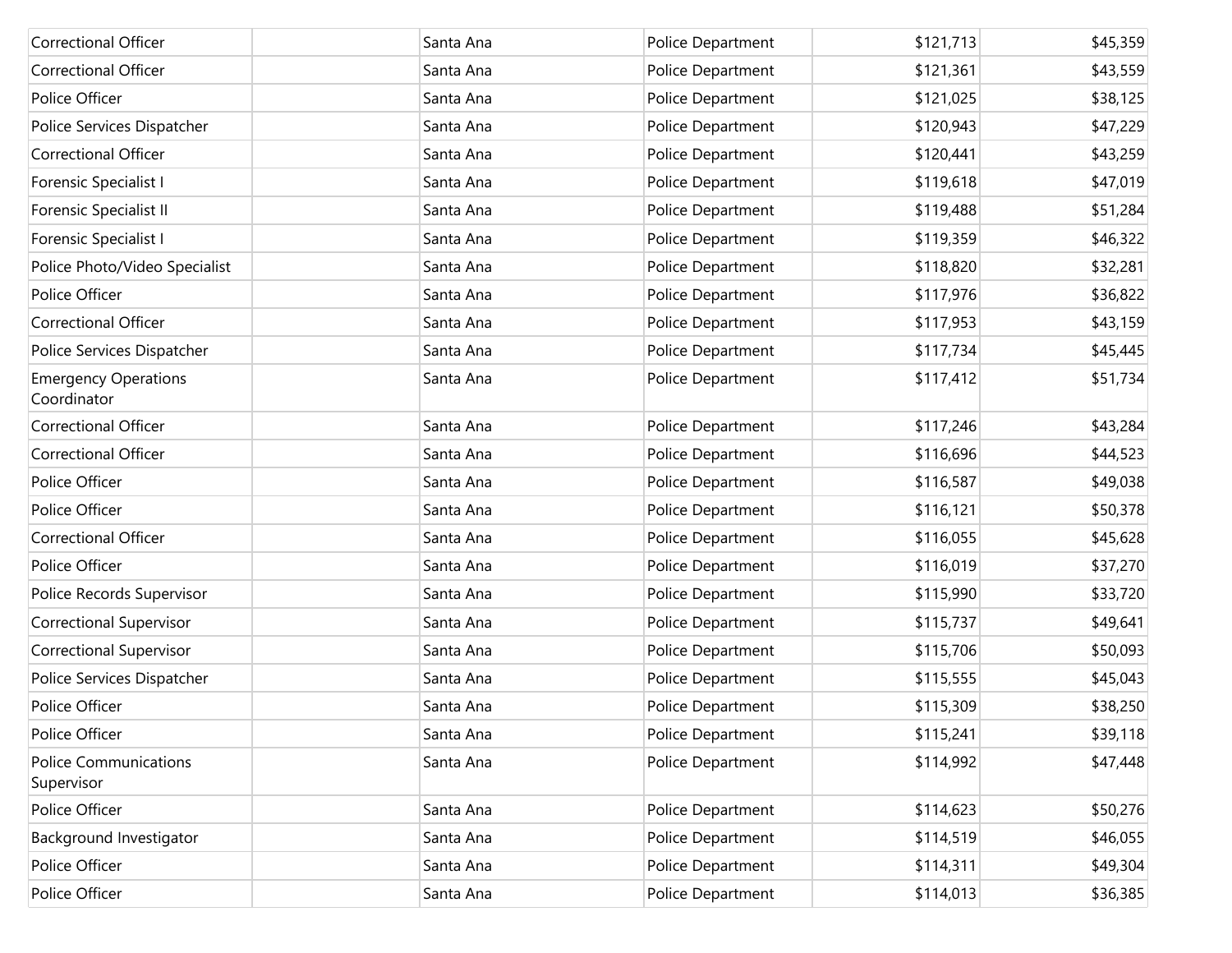| Police Officer                             | Santa Ana | Police Department | \$113,763 | \$50,751 |
|--------------------------------------------|-----------|-------------------|-----------|----------|
| Senior Human Resources<br>Analyst (UC)     | Santa Ana | Police Department | \$113,736 | \$42,792 |
| Police Officer                             | Santa Ana | Police Department | \$113,433 | \$38,944 |
| Police Officer                             | Santa Ana | Police Department | \$113,198 | \$37,308 |
| Police Officer                             | Santa Ana | Police Department | \$113,174 | \$36,421 |
| <b>Correctional Officer</b>                | Santa Ana | Police Department | \$113,058 | \$44,179 |
| Police Officer                             | Santa Ana | Police Department | \$112,749 | \$39,584 |
| Police Officer                             | Santa Ana | Police Department | \$112,646 | \$39,408 |
| Police Officer                             | Santa Ana | Police Department | \$112,482 | \$39,138 |
| <b>Correctional Officer</b>                | Santa Ana | Police Department | \$112,281 | \$43,007 |
| Police Officer                             | Santa Ana | Police Department | \$112,182 | \$36,998 |
| <b>Correctional Officer</b>                | Santa Ana | Police Department | \$111,587 | \$44,610 |
| Police Officer                             | Santa Ana | Police Department | \$111,570 | \$38,502 |
| <b>Correctional Officer</b>                | Santa Ana | Police Department | \$111,513 | \$44,899 |
| Police Officer                             | Santa Ana | Police Department | \$111,475 | \$36,385 |
| Police Officer                             | Santa Ana | Police Department | \$111,385 | \$38,676 |
| Police Services Dispatcher                 | Santa Ana | Police Department | \$111,365 | \$46,814 |
| Police Officer                             | Santa Ana | Police Department | \$111,046 | \$50,548 |
| <b>Correctional Officer</b>                | Santa Ana | Police Department | \$110,992 | \$45,191 |
| Police Officer                             | Santa Ana | Police Department | \$110,722 | \$38,267 |
| <b>Correctional Officer</b>                | Santa Ana | Police Department | \$110,687 | \$44,734 |
| Police Officer                             | Santa Ana | Police Department | \$110,663 | \$38,016 |
| Police Officer                             | Santa Ana | Police Department | \$110,413 | \$38,302 |
| Police Officer                             | Santa Ana | Police Department | \$110,285 | \$38,944 |
| Police Officer                             | Santa Ana | Police Department | \$110,029 | \$32,952 |
| Correctional Officer                       | Santa Ana | Police Department | \$109,626 | \$43,624 |
| <b>Police Communications</b><br>Supervisor | Santa Ana | Police Department | \$109,422 | \$47,101 |
| Forensic Specialist I                      | Santa Ana | Police Department | \$109,195 | \$46,153 |
| Police Officer                             | Santa Ana | Police Department | \$108,699 | \$37,590 |
| Police Officer                             | Santa Ana | Police Department | \$108,559 | \$37,881 |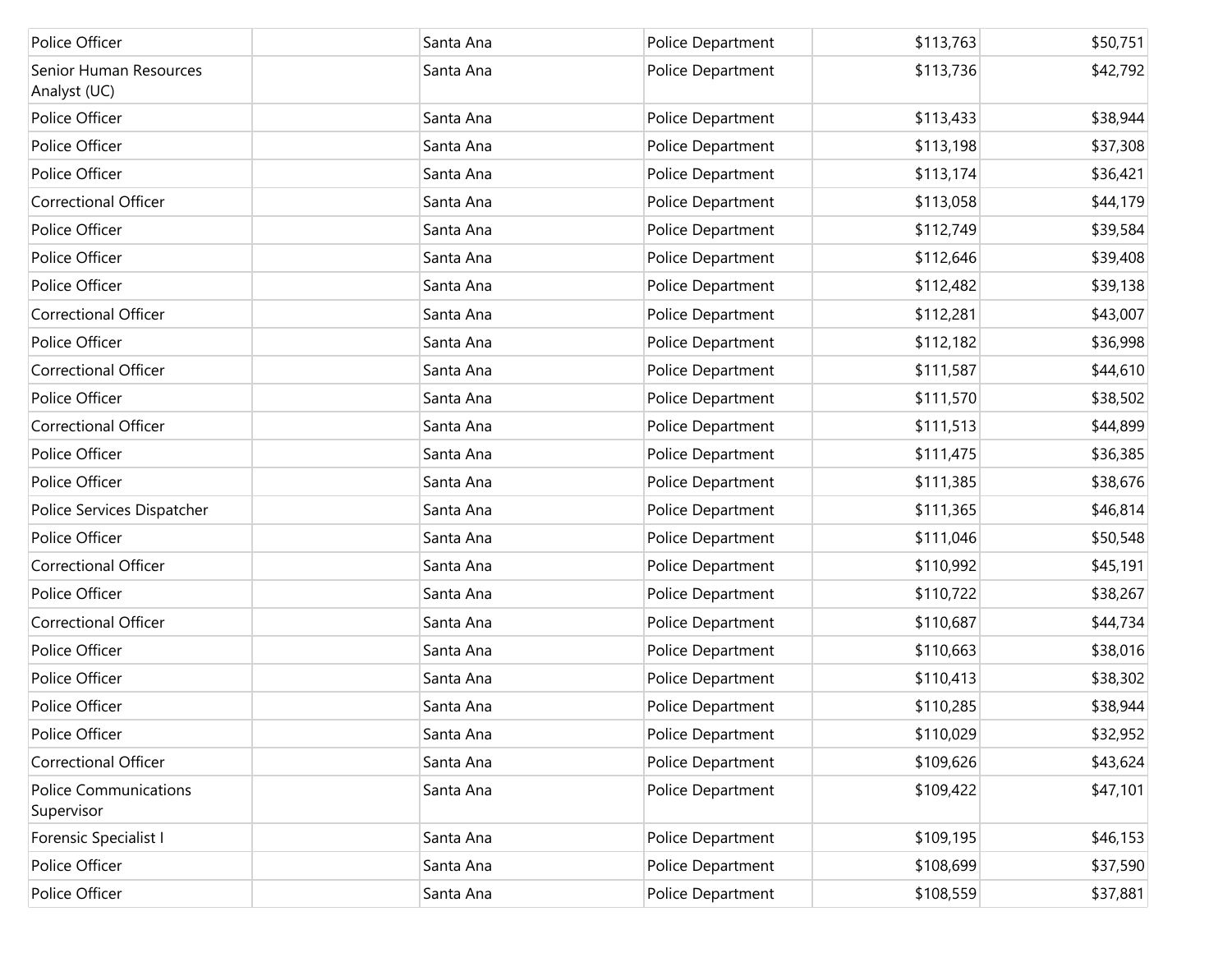| Police Officer                             | Santa Ana | Police Department | \$107,703 | \$38,513 |
|--------------------------------------------|-----------|-------------------|-----------|----------|
| <b>Correctional Officer</b>                | Santa Ana | Police Department | \$107,442 | \$45,157 |
| Police Records Supervisor                  | Santa Ana | Police Department | \$107,236 | \$39,688 |
| <b>Police Communications</b><br>Supervisor | Santa Ana | Police Department | \$107,124 | \$48,465 |
| Police Services Dispatcher                 | Santa Ana | Police Department | \$105,979 | \$46,851 |
| Police Officer                             | Santa Ana | Police Department | \$105,813 | \$38,575 |
| Police Officer                             | Santa Ana | Police Department | \$105,669 | \$35,902 |
| Police Services Dispatcher                 | Santa Ana | Police Department | \$105,323 | \$46,786 |
| Police Services Dispatcher                 | Santa Ana | Police Department | \$104,922 | \$45,898 |
| Police Officer                             | Santa Ana | Police Department | \$104,880 | \$36,887 |
| Police Officer                             | Santa Ana | Police Department | \$104,556 | \$37,629 |
| <b>Correctional Officer</b>                | Santa Ana | Police Department | \$104,235 | \$44,220 |
| Correctional Officer                       | Santa Ana | Police Department | \$104,187 | \$46,062 |
| Police Officer                             | Santa Ana | Police Department | \$104,182 | \$36,777 |
| <b>Correctional Officer</b>                | Santa Ana | Police Department | \$104,123 | \$45,516 |
| <b>Correctional Officer</b>                | Santa Ana | Police Department | \$103,708 | \$45,444 |
| Police Officer                             | Santa Ana | Police Department | \$103,027 | \$38,237 |
| <b>Correctional Officer</b>                | Santa Ana | Police Department | \$102,363 | \$47,018 |
| Police Officer                             | Santa Ana | Police Department | \$102,343 | \$38,068 |
| Police Officer                             | Santa Ana | Police Department | \$102,221 | \$37,793 |
| <b>Communications Services</b><br>Officer  | Santa Ana | Police Department | \$102,191 | \$44,656 |
| Police Officer                             | Santa Ana | Police Department | \$102,096 | \$38,011 |
| Police Officer                             | Santa Ana | Police Department | \$101,667 | \$36,515 |
| Correctional Officer                       | Santa Ana | Police Department | \$101,533 | \$43,420 |
| Security Electronics Technician            | Santa Ana | Police Department | \$101,260 | \$46,452 |
| Correctional Officer                       | Santa Ana | Police Department | \$100,204 | \$43,185 |
| Police Officer                             | Santa Ana | Police Department | \$100,197 | \$37,271 |
| Police Services Dispatcher                 | Santa Ana | Police Department | \$99,770  | \$44,247 |
| <b>Correctional Officer</b>                | Santa Ana | Police Department | \$99,486  | \$46,307 |
| Police Officer                             | Santa Ana | Police Department | \$99,426  | \$37,537 |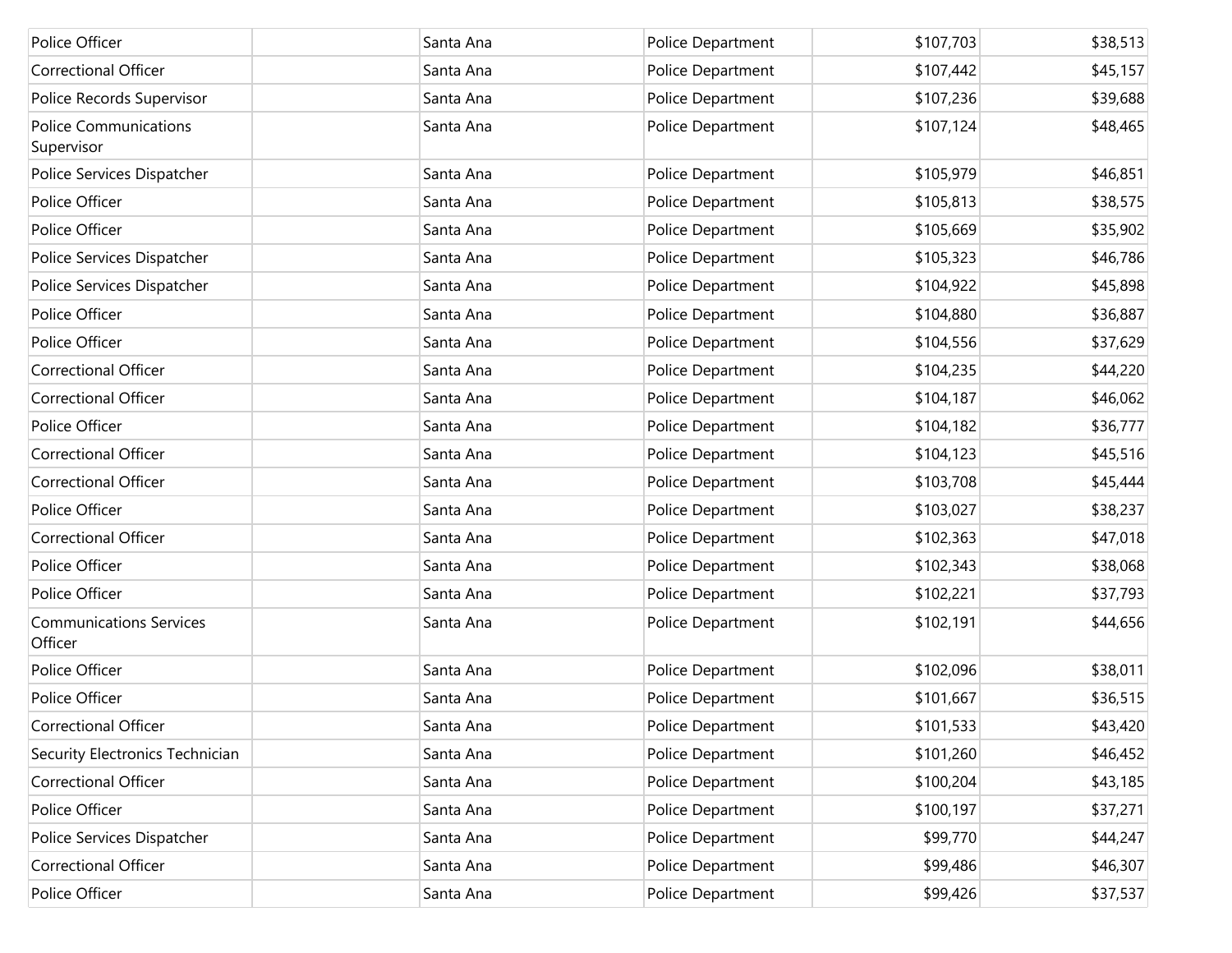| <b>Correctional Officer</b>     | Santa Ana | Police Department | \$98,813 | \$44,167 |
|---------------------------------|-----------|-------------------|----------|----------|
| <b>Correctional Officer</b>     | Santa Ana | Police Department | \$98,391 | \$45,491 |
| Police Officer                  | Santa Ana | Police Department | \$98,227 | \$42,010 |
| Police Officer                  | Santa Ana | Police Department | \$98,104 | \$36,626 |
| Police Officer                  | Santa Ana | Police Department | \$97,874 | \$36,448 |
| Police Investigative Specialist | Santa Ana | Police Department | \$97,780 | \$45,753 |
| Police Services Dispatcher      | Santa Ana | Police Department | \$97,346 | \$44,599 |
| Police Officer                  | Santa Ana | Police Department | \$97,273 | \$37,657 |
| <b>Correctional Officer</b>     | Santa Ana | Police Department | \$96,951 | \$45,784 |
| Police Services Dispatcher      | Santa Ana | Police Department | \$96,811 | \$44,202 |
| Police Services Dispatcher      | Santa Ana | Police Department | \$96,655 | \$44,960 |
| Management Analyst (UC)         | Santa Ana | Police Department | \$96,340 | \$48,378 |
| <b>Correctional Officer</b>     | Santa Ana | Police Department | \$96,287 | \$45,301 |
| <b>Correctional Officer</b>     | Santa Ana | Police Department | \$96,284 | \$46,082 |
| Police Officer                  | Santa Ana | Police Department | \$96,159 | \$37,765 |
| Police Officer                  | Santa Ana | Police Department | \$95,890 | \$37,906 |
| Police Officer                  | Santa Ana | Police Department | \$95,566 | \$38,097 |
| <b>Correctional Officer</b>     | Santa Ana | Police Department | \$95,557 | \$45,176 |
| Police Services Dispatcher      | Santa Ana | Police Department | \$95,427 | \$46,174 |
| Police Investigative Specialist | Santa Ana | Police Department | \$95,427 | \$44,557 |
| <b>Correctional Officer</b>     | Santa Ana | Police Department | \$95,276 | \$43,573 |
| Police Officer                  | Santa Ana | Police Department | \$95,213 | \$35,876 |
| Police Services Dispatcher      | Santa Ana | Police Department | \$94,704 | \$43,767 |
| Police Officer                  | Santa Ana | Police Department | \$94,681 | \$33,339 |
| Police Officer                  | Santa Ana | Police Department | \$94,262 | \$36,243 |
| Video Technician                | Santa Ana | Police Department | \$94,016 | \$44,680 |
| Systems Administrator           | Santa Ana | Police Department | \$93,959 | \$39,711 |
| Forensic Specialist I           | Santa Ana | Police Department | \$93,934 | \$43,385 |
| Correctional Officer            | Santa Ana | Police Department | \$93,804 | \$45,191 |
| Police Investigative Specialist | Santa Ana | Police Department | \$93,609 | \$45,112 |
| Correctional Officer            | Santa Ana | Police Department | \$93,552 | \$44,179 |
| Police Service Officer          | Santa Ana | Police Department | \$93,455 | \$42,673 |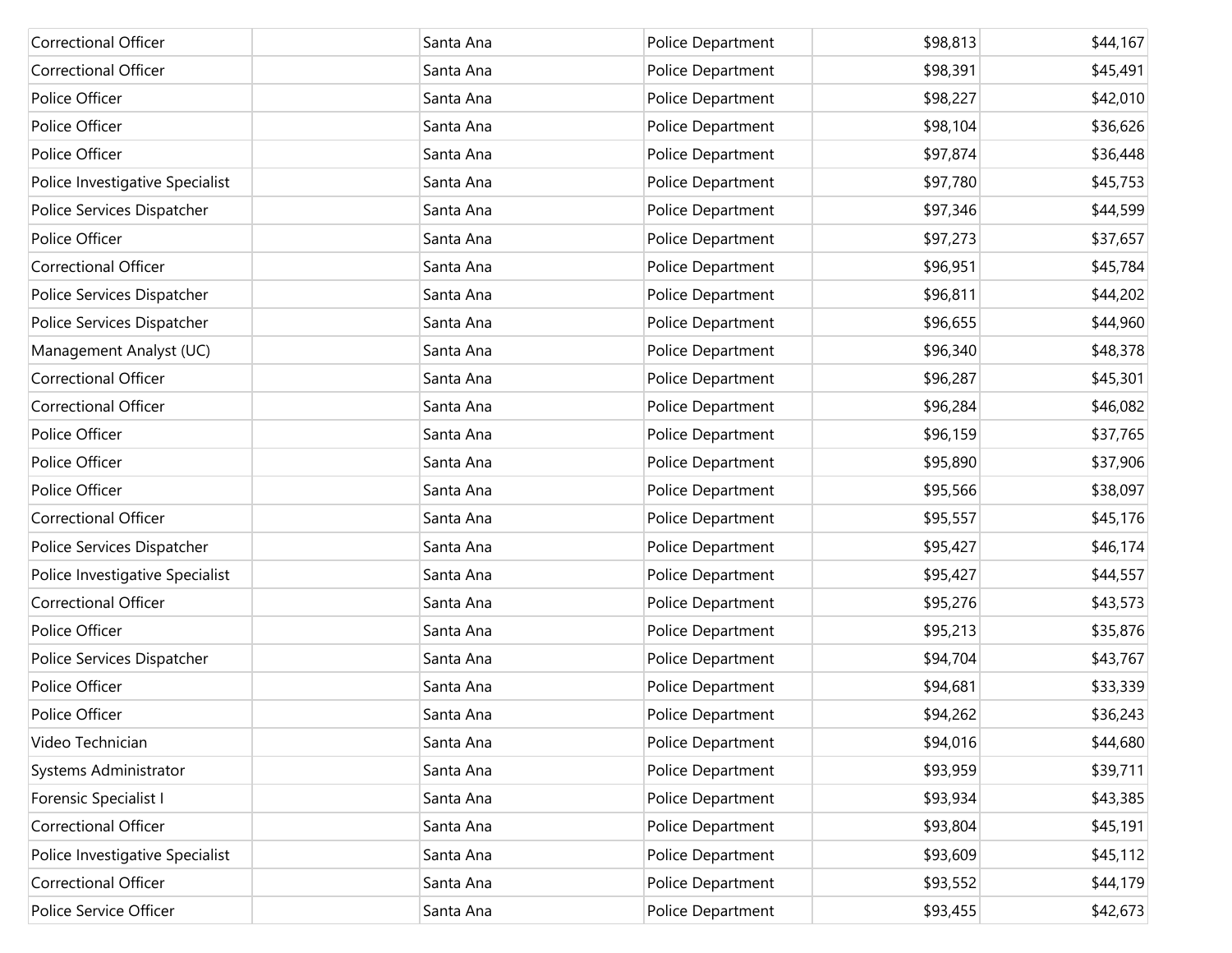| Police Evidence and Supply<br>Supervisor       | Santa Ana | Police Department | \$92,570 | \$45,068 |
|------------------------------------------------|-----------|-------------------|----------|----------|
| Police Officer                                 | Santa Ana | Police Department | \$92,462 | \$36,987 |
| <b>Correctional Officer</b>                    | Santa Ana | Police Department | \$92,461 | \$44,258 |
| <b>Correctional Officer</b>                    | Santa Ana | Police Department | \$92,429 | \$45,684 |
| <b>Correctional Officer</b>                    | Santa Ana | Police Department | \$92,381 | \$45,277 |
| Police Officer                                 | Santa Ana | Police Department | \$92,185 | \$36,879 |
| Police Investigative Specialist                | Santa Ana | Police Department | \$92,048 | \$45,516 |
| Police Evidence and Supply<br>Specialist       | Santa Ana | Police Department | \$91,661 | \$42,270 |
| Police Officer                                 | Santa Ana | Police Department | \$91,599 | \$37,020 |
| <b>Correctional Officer</b>                    | Santa Ana | Police Department | \$91,320 | \$43,562 |
| Police Services Dispatcher                     | Santa Ana | Police Department | \$91,190 | \$34,095 |
| Police Officer                                 | Santa Ana | Police Department | \$91,159 | \$2,902  |
| Police Investigative Specialist                | Santa Ana | Police Department | \$91,024 | \$45,112 |
| Police Services Dispatcher                     | Santa Ana | Police Department | \$90,888 | \$34,407 |
| <b>Correctional Officer</b>                    | Santa Ana | Police Department | \$90,186 | \$44,452 |
| Police Officer                                 | Santa Ana | Police Department | \$90,168 | \$36,917 |
| Police Officer                                 | Santa Ana | Police Department | \$89,468 | \$35,557 |
| Police Services Dispatcher                     | Santa Ana | Police Department | \$89,364 | \$35,129 |
| <b>Correctional Officer</b>                    | Santa Ana | Police Department | \$89,118 | \$41,849 |
| Police Services Dispatcher                     | Santa Ana | Police Department | \$89,034 | \$43,625 |
| Police Investigative Specialist                | Santa Ana | Police Department | \$88,973 | \$43,862 |
| Police Investigative Specialist                | Santa Ana | Police Department | \$88,730 | \$44,334 |
| Police Investigative Specialist                | Santa Ana | Police Department | \$87,734 | \$43,903 |
| Correctional Officer                           | Santa Ana | Police Department | \$87,433 | \$40,059 |
| <b>Communications Services</b><br>Officer      | Santa Ana | Police Department | \$87,358 | \$43,545 |
| Correctional Officer                           | Santa Ana | Police Department | \$87,209 | \$43,007 |
| <b>Lead Correctional Records</b><br>Specialist | Santa Ana | Police Department | \$86,956 | \$29,432 |
| Police Investigative Specialist                | Santa Ana | Police Department | \$86,792 | \$35,813 |
| Police Investigative Specialist                | Santa Ana | Police Department | \$86,340 | \$41,832 |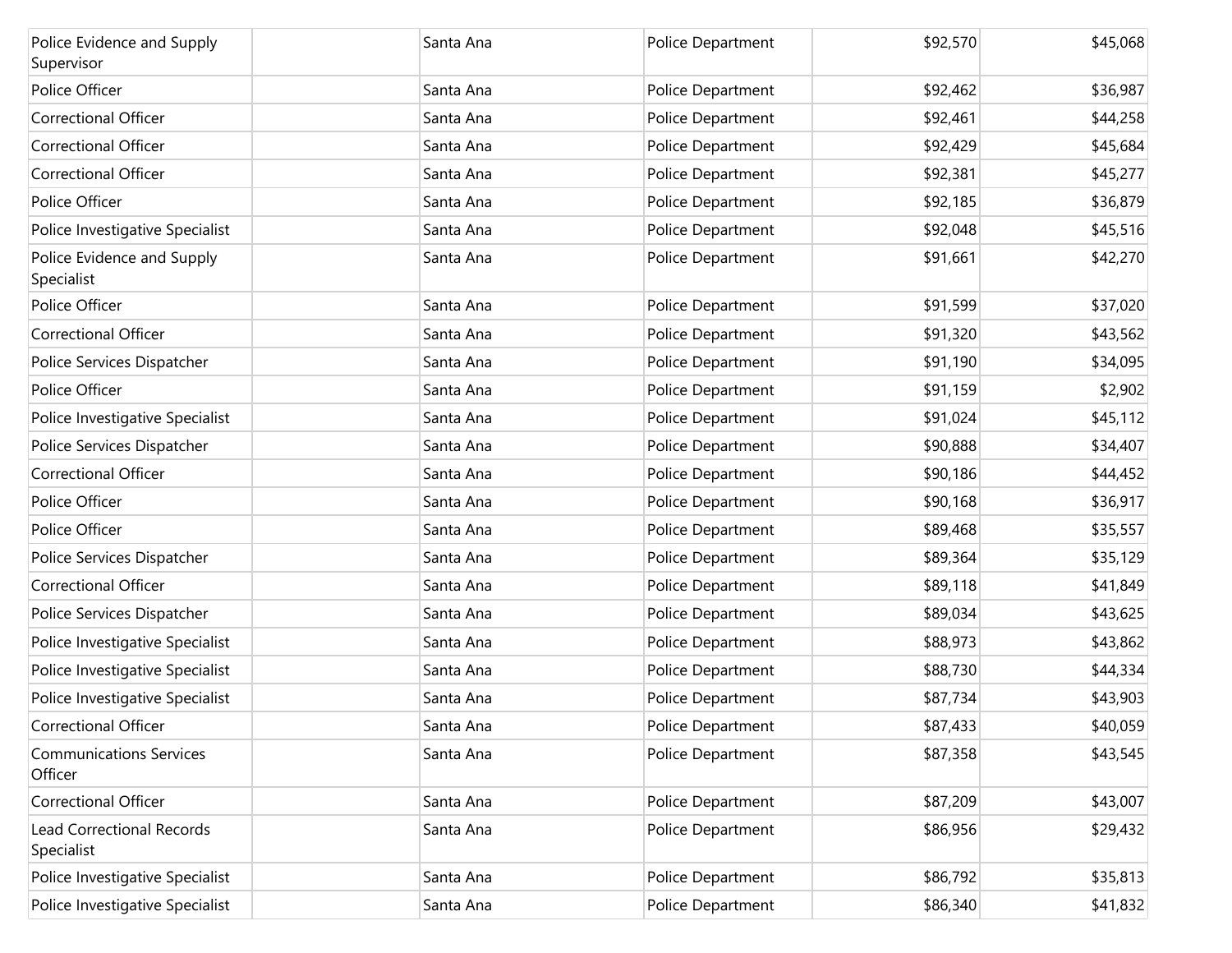| <b>Forensic Specialist II</b>                         | Santa Ana | Police Department | \$85,851 | \$36,172 |
|-------------------------------------------------------|-----------|-------------------|----------|----------|
| Micro Systems Technician                              | Santa Ana | Police Department | \$85,399 | \$33,468 |
| Police Evidence and Supply<br>Specialist              | Santa Ana | Police Department | \$84,736 | \$41,129 |
| Police Officer                                        | Santa Ana | Police Department | \$84,589 | \$38,051 |
| Micro Systems Technician                              | Santa Ana | Police Department | \$84,100 | \$34,012 |
| Police Services Dispatcher                            | Santa Ana | Police Department | \$83,942 | \$39,351 |
| Police Officer                                        | Santa Ana | Police Department | \$83,791 | \$38,471 |
| <b>Lead Correctional Records</b><br>Specialist        | Santa Ana | Police Department | \$83,612 | \$37,303 |
| Police Services Dispatcher                            | Santa Ana | Police Department | \$83,612 | \$35,188 |
| Police Evidence and Supply<br>Specialist              | Santa Ana | Police Department | \$83,320 | \$42,711 |
| Police Evidence and Supply<br>Supervisor              | Santa Ana | Police Department | \$83,278 | \$42,474 |
| <b>Communications Services</b><br>Officer             | Santa Ana | Police Department | \$83,135 | \$41,920 |
| Lead Police Records Specialist                        | Santa Ana | Police Department | \$82,803 | \$30,575 |
| <b>Communications Services</b><br>Officer             | Santa Ana | Police Department | \$82,720 | \$41,799 |
| <b>Correctional Supervisor</b>                        | Santa Ana | Police Department | \$82,446 | \$45,480 |
| Police Athletic/Activities<br>League Assist. Director | Santa Ana | Police Department | \$82,351 | \$41,365 |
| Police Officer                                        | Santa Ana | Police Department | \$81,816 | \$28,033 |
| Systems Administrator                                 | Santa Ana | Police Department | \$81,745 | \$43,322 |
| Police Officer                                        | Santa Ana | Police Department | \$81,677 | \$37,621 |
| Police Evidence and Supply<br>Specialist              | Santa Ana | Police Department | \$81,672 | \$41,827 |
| <b>Senior Correctional Records</b><br>Specialist      | Santa Ana | Police Department | \$80,719 | \$20,402 |
| Senior Office Assistant                               | Santa Ana | Police Department | \$80,424 | \$19,566 |
| Senior Police Records Specialist                      | Santa Ana | Police Department | \$80,254 | \$37,514 |
| Police Fiscal Services Supervisor                     | Santa Ana | Police Department | \$80,244 | \$41,931 |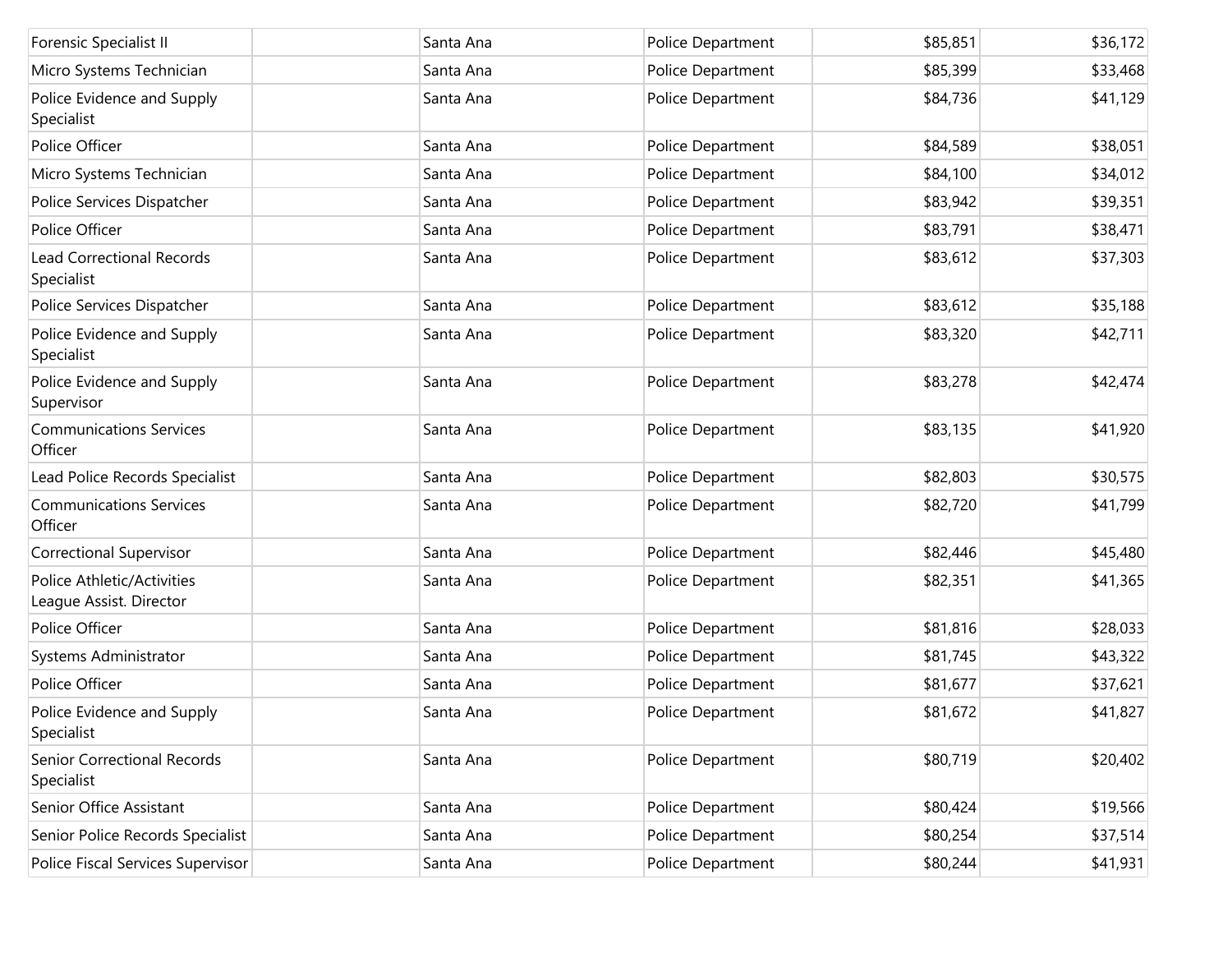| Police Evidence and Supply<br>Specialist       | Santa Ana | Police Department | \$80,239 | \$40,968 |
|------------------------------------------------|-----------|-------------------|----------|----------|
| <b>Correctional Officer</b>                    | Santa Ana | Police Department | \$80,029 | \$29,865 |
| Police Officer                                 | Santa Ana | Police Department | \$79,919 | \$39,009 |
| <b>Communications Services</b><br>Officer      | Santa Ana | Police Department | \$79,550 | \$40,883 |
| Senior Correctional Records<br>Specialist      | Santa Ana | Police Department | \$78,773 | \$27,872 |
| <b>Correctional Officer</b>                    | Santa Ana | Police Department | \$78,248 | \$39,172 |
| Police Officer                                 | Santa Ana | Police Department | \$78,120 | \$33,966 |
| Senior Police Records Specialist               | Santa Ana | Police Department | \$78,024 | \$28,860 |
| Rangemaster                                    | Santa Ana | Police Department | \$77,848 | \$41,069 |
| Police Officer                                 | Santa Ana | Police Department | \$77,777 | \$32,904 |
| Police Services Dispatcher                     | Santa Ana | Police Department | \$77,717 | \$33,163 |
| Police Fiscal Services Supervisor              | Santa Ana | Police Department | \$77,314 | \$39,259 |
| <b>Correctional Officer</b>                    | Santa Ana | Police Department | \$76,964 | \$29,712 |
| <b>Correctional Officer</b>                    | Santa Ana | Police Department | \$76,778 | \$39,592 |
| <b>Correctional Officer</b>                    | Santa Ana | Police Department | \$76,720 | \$39,179 |
| Police Officer                                 | Santa Ana | Police Department | \$76,653 | \$38,504 |
| Police Investigative Specialist                | Santa Ana | Police Department | \$76,631 | \$34,443 |
| Correctional Officer                           | Santa Ana | Police Department | \$76,236 | \$36,748 |
| Police Evidence and Supply<br>Specialist       | Santa Ana | Police Department | \$76,061 | \$40,412 |
| <b>Lead Correctional Records</b><br>Specialist | Santa Ana | Police Department | \$75,511 | \$38,287 |
| Police Officer                                 | Santa Ana | Police Department | \$75,466 | \$37,880 |
| Senior Correctional Records<br>Specialist      | Santa Ana | Police Department | \$74,996 | \$29,285 |
| <b>Police Community Services</b><br>Specialist | Santa Ana | Police Department | \$74,320 | \$34,131 |
| Lead Police Records Specialist                 | Santa Ana | Police Department | \$74,302 | \$42,402 |
| Senior Parking Control Officer                 | Santa Ana | Police Department | \$73,999 | \$39,616 |
| Lead Police Records Specialist                 | Santa Ana | Police Department | \$73,940 | \$22,355 |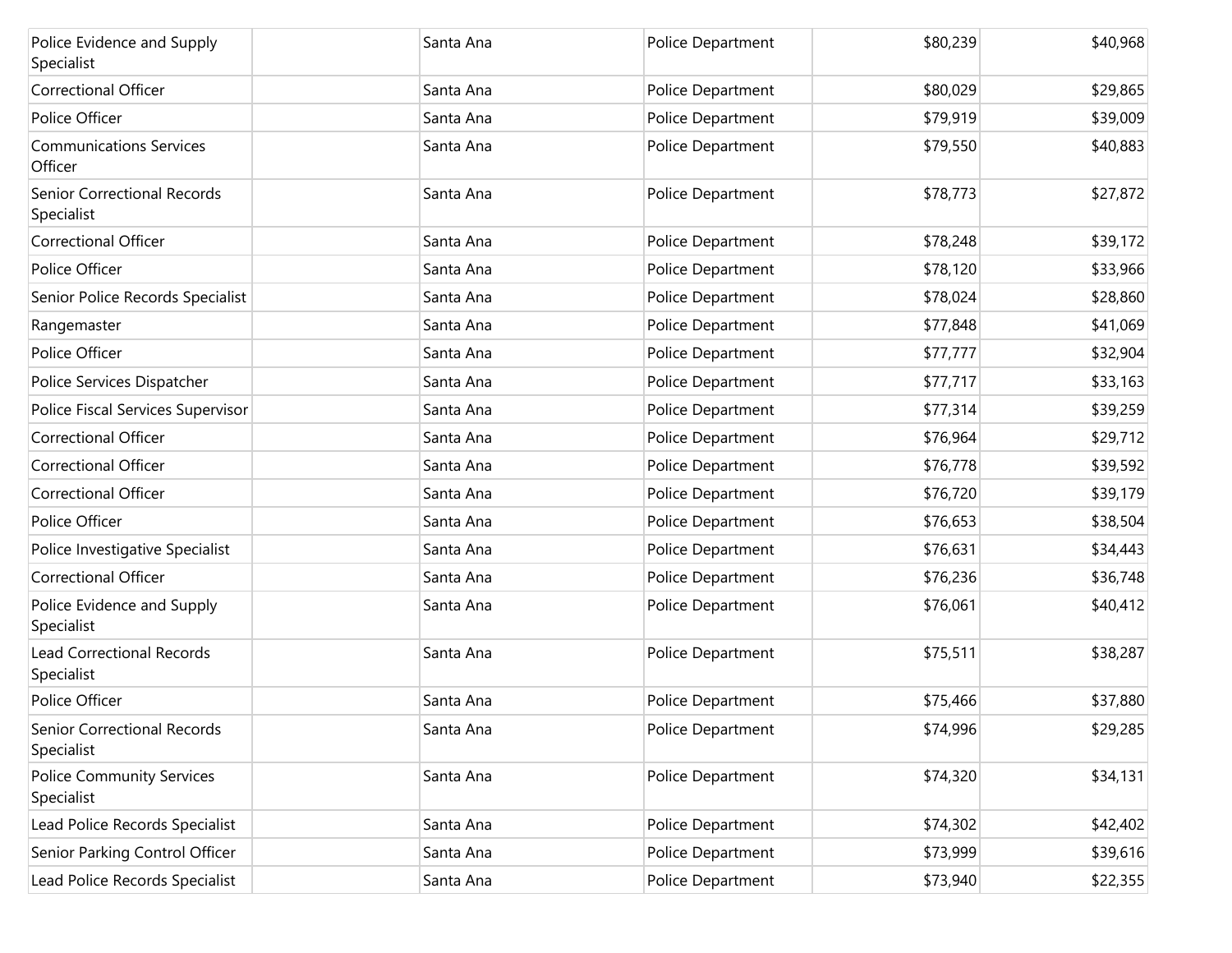| <b>Lead Correctional Records</b><br>Specialist | Santa Ana | Police Department | \$73,903 | \$30,864 |
|------------------------------------------------|-----------|-------------------|----------|----------|
| Police Service Officer                         | Santa Ana | Police Department | \$73,518 | \$32,136 |
| Senior Police Records Specialist               | Santa Ana | Police Department | \$73,488 | \$29,983 |
| <b>Correctional Officer</b>                    | Santa Ana | Police Department | \$72,683 | \$30,278 |
| Police Officer                                 | Santa Ana | Police Department | \$72,380 | \$30,833 |
| <b>Correctional Officer</b>                    | Santa Ana | Police Department | \$71,874 | \$31,197 |
| Parking Control Officer                        | Santa Ana | Police Department | \$71,832 | \$37,812 |
| Senior Office Assistant                        | Santa Ana | Police Department | \$71,810 | \$27,347 |
| Senior Police Records Specialist               | Santa Ana | Police Department | \$71,701 | \$28,648 |
| <b>DNA Coordinator</b>                         | Santa Ana | Police Department | \$71,434 | \$21,688 |
| <b>Accounting Assistant</b>                    | Santa Ana | Police Department | \$70,595 | \$37,275 |
| Police Investigative Specialist                | Santa Ana | Police Department | \$70,325 | \$33,222 |
| Police Service Officer                         | Santa Ana | Police Department | \$69,923 | \$31,867 |
| Parking Control Officer                        | Santa Ana | Police Department | \$69,579 | \$38,593 |
| Senior Office Assistant                        | Santa Ana | Police Department | \$69,520 | \$39,886 |
| Senior Police Records Specialist               | Santa Ana | Police Department | \$69,238 | \$40,919 |
| Senior Police Records Specialist               | Santa Ana | Police Department | \$69,219 | \$28,704 |
| Senior Correctional Records<br>Specialist      | Santa Ana | Police Department | \$68,889 | \$40,809 |
| <b>Accounting Assistant</b>                    | Santa Ana | Police Department | \$68,729 | \$42,486 |
| Police Service Officer                         | Santa Ana | Police Department | \$68,689 | \$31,246 |
| Senior Police Records Specialist               | Santa Ana | Police Department | \$68,129 | \$41,994 |
| Senior Office Assistant                        | Santa Ana | Police Department | \$65,840 | \$40,551 |
| Police Evidence and Supply<br>Specialist       | Santa Ana | Police Department | \$64,775 | \$31,620 |
| Animal Service Officer I                       | Santa Ana | Police Department | \$64,348 | \$31,714 |
| Police Evidence and Supply<br>Specialist       | Santa Ana | Police Department | \$64,018 | \$31,620 |
| Animal Service Officer I                       | Santa Ana | Police Department | \$63,176 | \$31,190 |
| Senior Police Records Specialist               | Santa Ana | Police Department | \$62,994 | \$27,530 |
| <b>Police Communications</b><br>Supervisor     | Santa Ana | Police Department | \$62,888 | \$21,250 |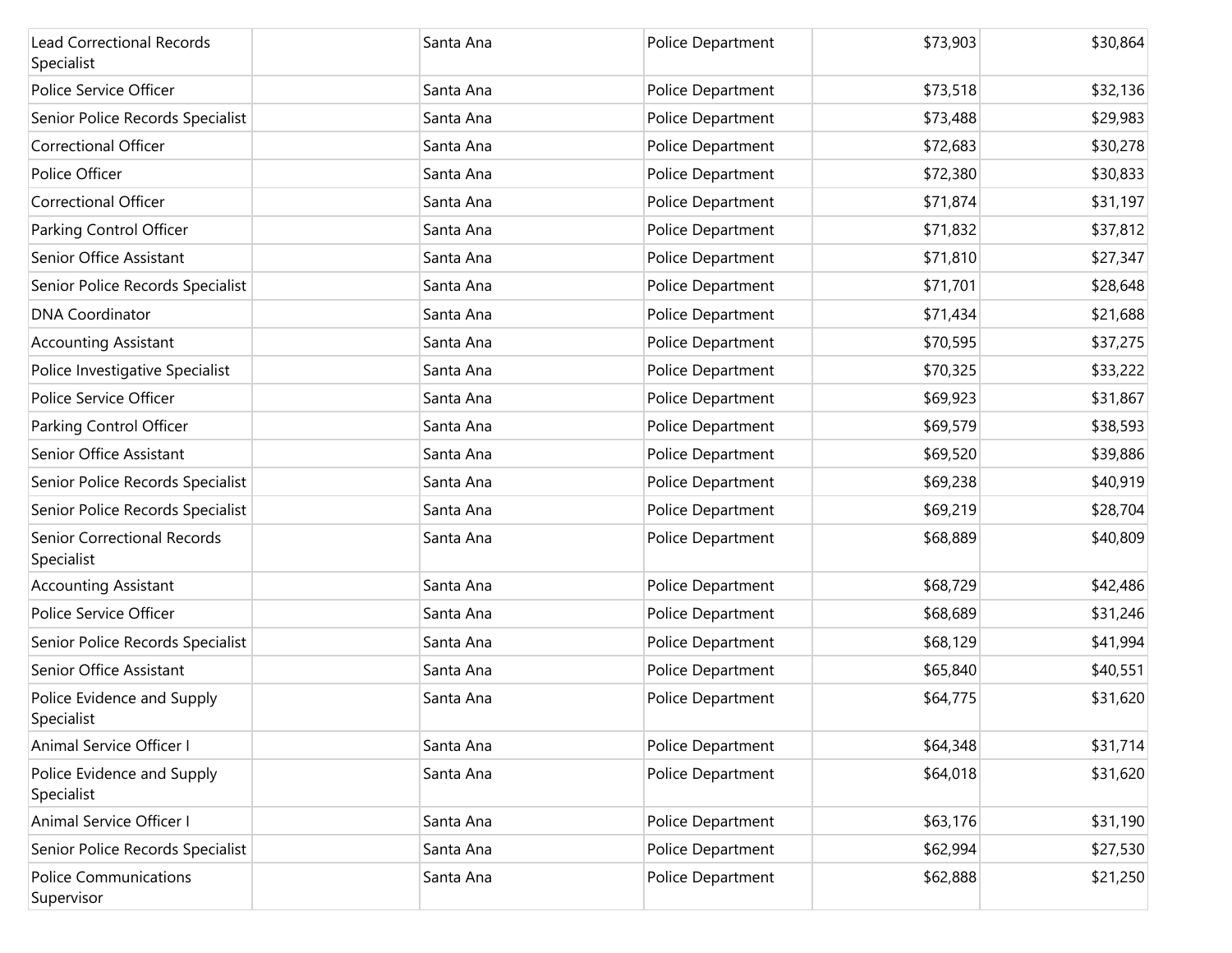| Police Human Resources<br>Specialist (UC)       | Santa Ana | Police Department | \$62,552 | \$35,293 |
|-------------------------------------------------|-----------|-------------------|----------|----------|
| Police Services Dispatcher                      | Santa Ana | Police Department | \$61,738 | \$25,864 |
| <b>Communications Services</b><br>Officer       | Santa Ana | Police Department | \$60,837 | \$29,970 |
| Executive Secretary to the<br>Police Chief (UC) | Santa Ana | Police Department | \$59,562 | \$11,931 |
| <b>Correctional Officer</b>                     | Santa Ana | Police Department | \$57,572 | \$34,914 |
| <b>Correctional Officer</b>                     | Santa Ana | Police Department | \$57,468 | \$25,023 |
| Senior Office Specialist                        | Santa Ana | Police Department | \$56,921 | \$25,909 |
| <b>Correctional Officer</b>                     | Santa Ana | Police Department | \$56,807 | \$23,624 |
| Police Officer                                  | Santa Ana | Police Department | \$56,046 | \$23,279 |
| Police Officer                                  | Santa Ana | Police Department | \$54,505 | \$27,522 |
| Police Officer                                  | Santa Ana | Police Department | \$53,765 | \$22,832 |
| Background Investigator                         | Santa Ana | Police Department | \$53,326 | \$10,453 |
| <b>Correctional Officer</b>                     | Santa Ana | Police Department | \$53,209 | \$14,363 |
| Police Officer                                  | Santa Ana | Police Department | \$52,667 | \$22,490 |
| <b>Correctional Officer</b>                     | Santa Ana | Police Department | \$52,077 | \$14,652 |
| Senior Office Assistant                         | Santa Ana | Police Department | \$52,011 | \$22,347 |
| Senior Office Assistant                         | Santa Ana | Police Department | \$51,666 | \$27,261 |
| Police Officer                                  | Santa Ana | Police Department | \$51,656 | \$12,184 |
| <b>Accounting Assistant</b>                     | Santa Ana | Police Department | \$51,546 | \$17,492 |
| <b>Accounting Assistant</b>                     | Santa Ana | Police Department | \$51,470 | \$19,433 |
| <b>Correctional Officer</b>                     | Santa Ana | Police Department | \$51,464 | \$10,962 |
| <b>Correctional Officer</b>                     | Santa Ana | Police Department | \$49,977 | \$18,650 |
| Police Officer                                  | Santa Ana | Police Department | \$49,552 | \$17,561 |
| Police Recruit                                  | Santa Ana | Police Department | \$49,108 | \$20,486 |
| <b>Correctional Officer</b>                     | Santa Ana | Police Department | \$48,525 | \$11,286 |
| Correctional Officer                            | Santa Ana | Police Department | \$48,092 | \$18,798 |
| Secretary                                       | Santa Ana | Police Department | \$46,916 | \$20,720 |
| Senior Office Assistant                         | Santa Ana | Police Department | \$46,832 | \$16,853 |
| Senior Office Assistant                         | Santa Ana | Police Department | \$44,231 | \$16,938 |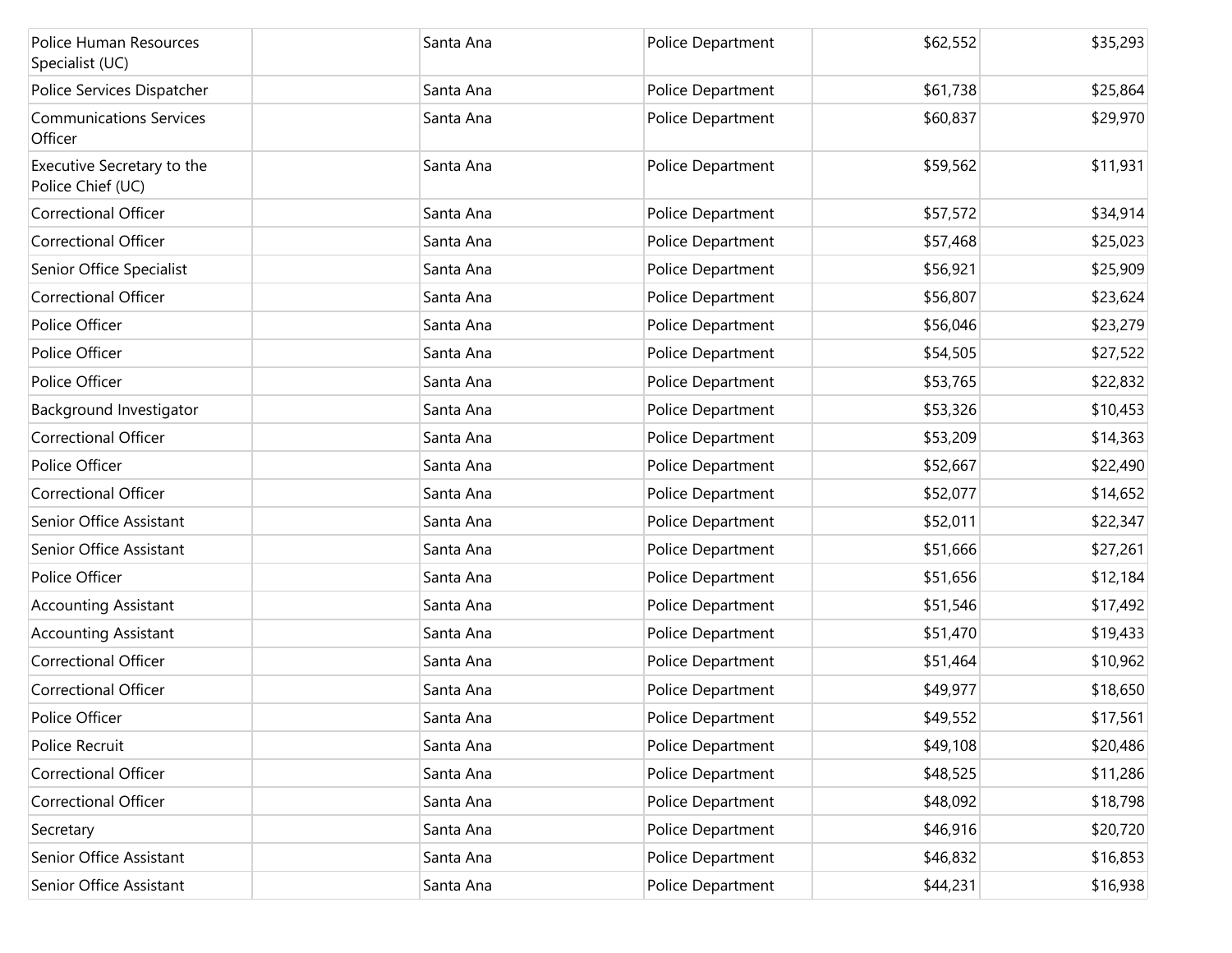| <b>Communications Services</b><br>Officer  | Santa Ana | Police Department | \$43,878 | \$25,274 |
|--------------------------------------------|-----------|-------------------|----------|----------|
| Police Officer                             | Santa Ana | Police Department | \$42,183 | \$3,049  |
| Police Officer                             | Santa Ana | Police Department | \$42,140 | \$30,710 |
| Police Investigative Specialist            | Santa Ana | Police Department | \$36,905 | \$8,376  |
| Senior Police Records Specialist           | Santa Ana | Police Department | \$36,237 | \$12,694 |
| Police Investigative Specialist            | Santa Ana | Police Department | \$34,928 | \$1,310  |
| <b>Correctional Officer</b>                | Santa Ana | Police Department | \$34,175 | \$14,162 |
| Police Officer                             | Santa Ana | Police Department | \$34,121 | \$10,712 |
| Police Officer                             | Santa Ana | Police Department | \$34,121 | \$10,712 |
| Police Investigative Specialist            | Santa Ana | Police Department | \$33,746 | \$1,266  |
| Police Service Officer                     | Santa Ana | Police Department | \$33,483 | \$1,256  |
| Police Officer                             | Santa Ana | Police Department | \$33,452 | \$25,680 |
| Background Investigator                    | Santa Ana | Police Department | \$32,732 | \$1,227  |
| Senior Office Assistant                    | Santa Ana | Police Department | \$31,511 | \$14,218 |
| Senior Office Assistant                    | Santa Ana | Police Department | \$31,124 | \$16,509 |
| Police Officer                             | Santa Ana | Police Department | \$30,947 | \$10,387 |
| Background Investigator                    | Santa Ana | Police Department | \$30,881 | \$1,158  |
| Police Officer                             | Santa Ana | Police Department | \$30,042 | \$17     |
| Senior Office Assistant                    | Santa Ana | Police Department | \$29,981 | \$3,731  |
| <b>Correctional Officer</b>                | Santa Ana | Police Department | \$29,938 | \$25,060 |
| Police Officer                             | Santa Ana | Police Department | \$29,625 | \$12,437 |
| <b>Police Communications</b><br>Supervisor | Santa Ana | Police Department | \$29,448 | \$2,835  |
| Police Investigative Specialist            | Santa Ana | Police Department | \$29,239 | \$1,096  |
| Police Officer                             | Santa Ana | Police Department | \$28,460 | \$9,650  |
| Police Officer                             | Santa Ana | Police Department | \$28,444 | \$21,566 |
| Correctional Officer                       | Santa Ana | Police Department | \$28,021 | \$6,962  |
| Police Officer                             | Santa Ana | Police Department | \$26,896 | \$9,334  |
| Park Ranger (Part Time)                    | Santa Ana | Police Department | \$26,588 | \$5,615  |
| Administrative Aide                        | Santa Ana | Police Department | \$25,062 | \$940    |
| Police Officer                             | Santa Ana | Police Department | \$24,857 | \$8,472  |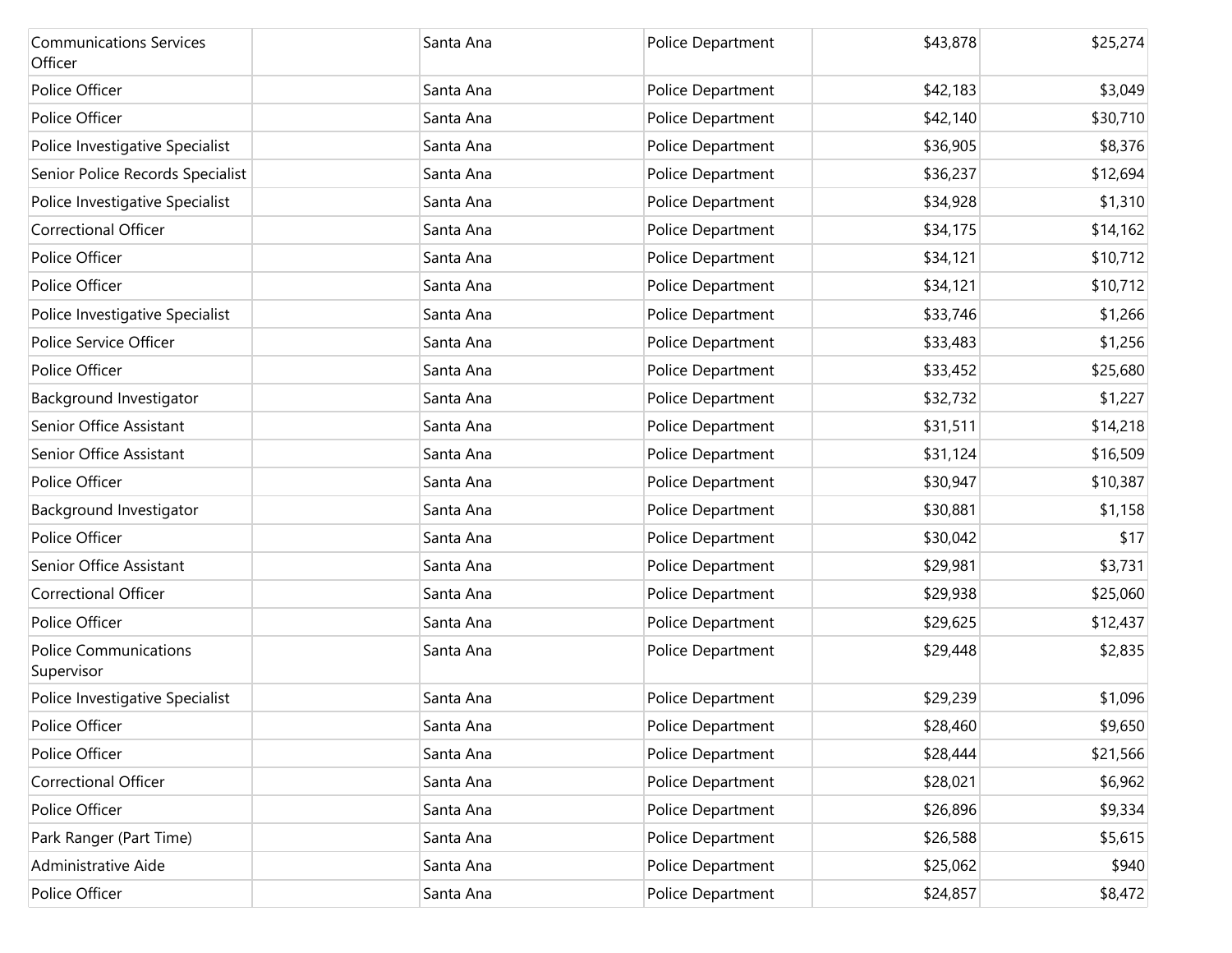| Forensic Ballistics Technician               | Santa Ana | Police Department | \$24,425 | \$916   |
|----------------------------------------------|-----------|-------------------|----------|---------|
| <b>Customer Service Clerk</b>                | Santa Ana | Police Department | \$24,423 | \$5,597 |
| Parking Control Officer                      | Santa Ana | Police Department | \$24,091 | \$903   |
| Fingerprint Examiner                         | Santa Ana | Police Department | \$23,826 | \$893   |
| Police Officer                               | Santa Ana | Police Department | \$23,646 | \$7,364 |
| Police Records Specialist<br>(Temporary Apt) | Santa Ana | Police Department | \$23,395 | \$7,389 |
| Parking Control Officer                      | Santa Ana | Police Department | \$23,150 | \$868   |
| Police Officer                               | Santa Ana | Police Department | \$21,604 | \$9,548 |
| <b>Correctional Records Specialist</b>       | Santa Ana | Police Department | \$21,365 | \$4,975 |
| <b>Account Clerk I</b>                       | Santa Ana | Police Department | \$20,903 | \$4,758 |
| Police Recruit                               | Santa Ana | Police Department | \$20,154 | \$6,406 |
| Police Records Clerk II                      | Santa Ana | Police Department | \$20,104 | \$4,088 |
| Police Officer                               | Santa Ana | Police Department | \$19,872 | \$8,465 |
| Parking Control Officer                      | Santa Ana | Police Department | \$19,428 | \$729   |
| Senior Clerical Aide                         | Santa Ana | Police Department | \$19,027 | \$4,345 |
| Senior Clerical Aide                         | Santa Ana | Police Department | \$18,959 | \$711   |
| Program Coordinator                          | Santa Ana | Police Department | \$18,664 | \$694   |
| Senior Clerical Aide                         | Santa Ana | Police Department | \$18,624 | \$694   |
| Program Coordinator                          | Santa Ana | Police Department | \$18,216 | \$673   |
| Senior Clerical Aide                         | Santa Ana | Police Department | \$17,988 | \$671   |
| Senior Clerical Aide                         | Santa Ana | Police Department | \$17,799 | \$667   |
| <b>Customer Service Clerk</b>                | Santa Ana | Police Department | \$17,658 | \$662   |
| <b>Correctional Officer</b>                  | Santa Ana | Police Department | \$17,541 | \$7,903 |
| Police Officer                               | Santa Ana | Police Department | \$17,515 | \$5,905 |
| Account Clerk I                              | Santa Ana | Police Department | \$17,027 | \$639   |
| Program Coordinator                          | Santa Ana | Police Department | \$16,863 | \$628   |
| Police Officer                               | Santa Ana | Police Department | \$16,851 | \$7,353 |
| Senior Clerical Aide                         | Santa Ana | Police Department | \$16,835 | \$3,600 |
| Correctional Officer                         | Santa Ana | Police Department | \$15,605 | \$5,127 |
| Program Coordinator                          | Santa Ana | Police Department | \$15,573 | \$574   |
| Senior Clerical Aide                         | Santa Ana | Police Department | \$15,388 | \$573   |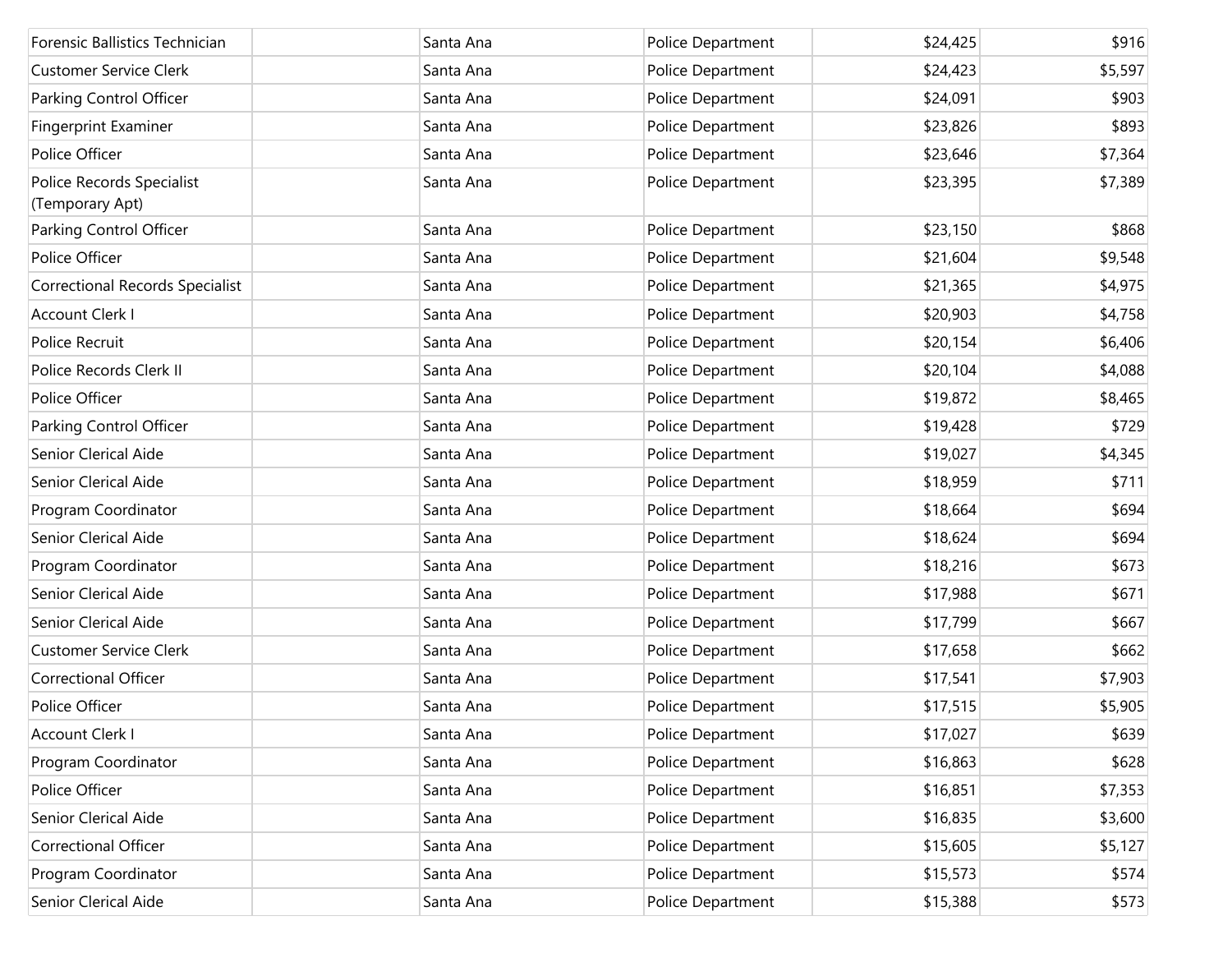| <b>Account Clerk I</b>                    | Santa Ana | Police Department | \$14,820 | \$556   |
|-------------------------------------------|-----------|-------------------|----------|---------|
| <b>Correctional Services Officer</b>      | Santa Ana | Police Department | \$14,779 | \$554   |
| Senior Office Assistant                   | Santa Ana | Police Department | \$14,580 | \$2,022 |
| Senior Clerical Aide                      | Santa Ana | Police Department | \$14,548 | \$540   |
| Program Coordinator                       | Santa Ana | Police Department | \$14,280 | \$530   |
| Senior Clerical Aide                      | Santa Ana | Police Department | \$14,267 | \$518   |
| Police Service Officer                    | Santa Ana | Police Department | \$14,024 | \$3,519 |
| Tutor                                     | Santa Ana | Police Department | \$13,959 | \$516   |
| <b>Communications Services</b><br>Officer | Santa Ana | Police Department | \$13,721 | \$8,186 |
| Police Reserve Level 1                    | Santa Ana | Police Department | \$13,661 | \$512   |
| Police Recruit                            | Santa Ana | Police Department | \$13,548 | \$3,480 |
| Senior Clerical Aide                      | Santa Ana | Police Department | \$13,261 | \$497   |
| <b>Account Clerk I</b>                    | Santa Ana | Police Department | \$12,548 | \$471   |
| Senior Office Assistant                   | Santa Ana | Police Department | \$12,146 | \$4,162 |
| Police Services Dispatcher                | Santa Ana | Police Department | \$11,507 | \$7,687 |
| <b>Correctional Services Officer</b>      | Santa Ana | Police Department | \$10,376 | \$374   |
| Program Coordinator                       | Santa Ana | Police Department | \$9,998  | \$375   |
| Police Records Specialist                 | Santa Ana | Police Department | \$9,967  | \$368   |
| Police Officer                            | Santa Ana | Police Department | \$9,942  | \$3,587 |
| Senior Clerical Aide                      | Santa Ana | Police Department | \$9,886  | \$366   |
| Police Recruit                            | Santa Ana | Police Department | \$9,296  | \$4,615 |
| Police Recruit                            | Santa Ana | Police Department | \$8,770  | \$2,433 |
| Correctional Officer (Temp Apt)           | Santa Ana | Police Department | \$7,154  | \$246   |
| Police Cadet                              | Santa Ana | Police Department | \$6,763  | \$254   |
| Police Reserve Level 1                    | Santa Ana | Police Department | \$6,357  | \$238   |
| Police Cadet                              | Santa Ana | Police Department | \$5,243  | \$197   |
| Police Recruit                            | Santa Ana | Police Department | \$5,085  | \$1,734 |
| Police Cadet                              | Santa Ana | Police Department | \$5,040  | \$189   |
| <b>Communications Services</b><br>Officer | Santa Ana | Police Department | \$4,648  | \$174   |
| Senior Clerical Aide                      | Santa Ana | Police Department | \$4,457  | \$167   |